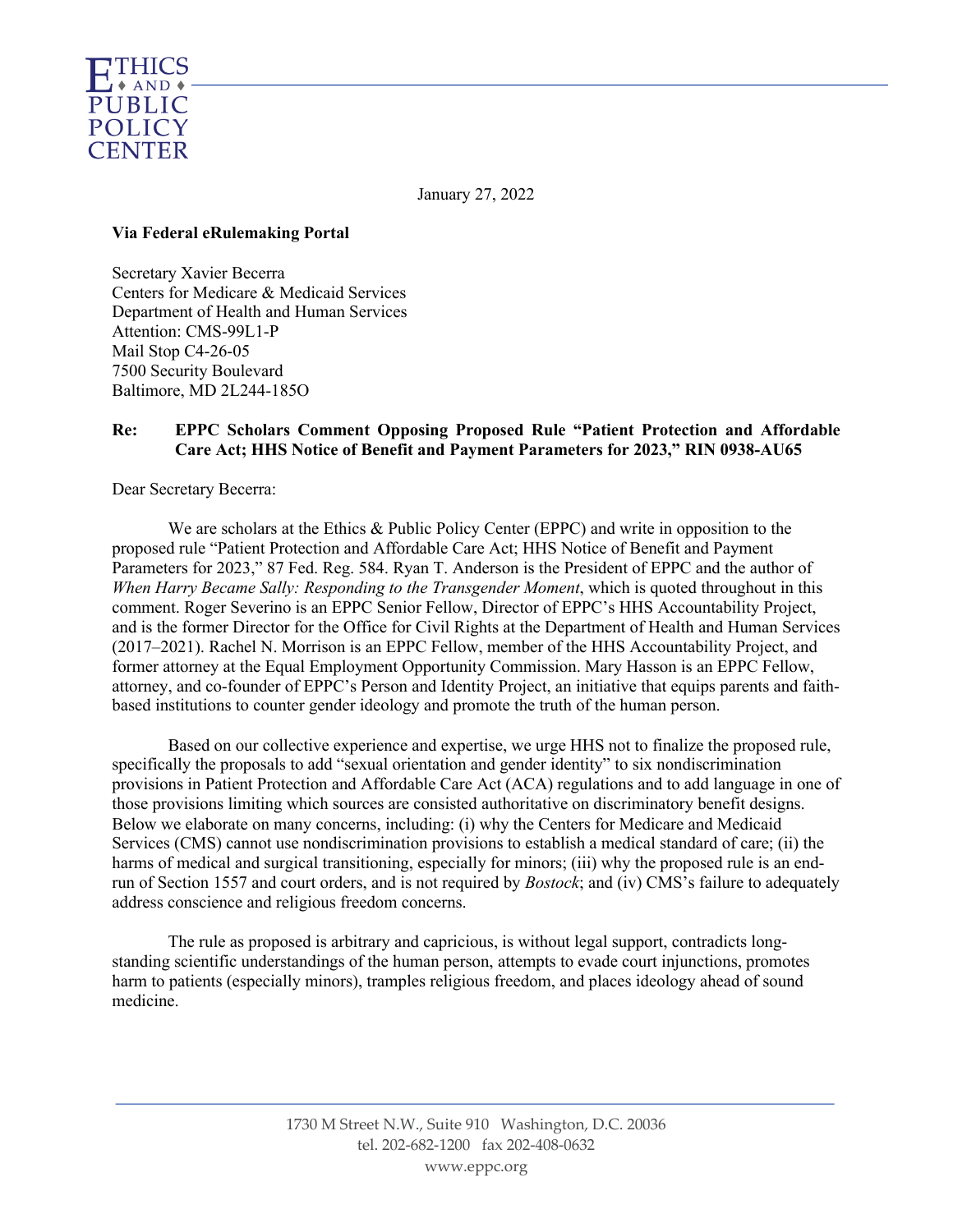

# **I. CMS cannot use nondiscrimination provisions to establish a medical "standard of care."**

In the proposed rule, CMS is attempting to establish a medical standard of care through nondiscrimination provisions. But a nondiscrimination provision cannot establish what is "medically necessary" or good or bad medicine. Before requiring coverage, much less as an essential health benefit, CMS has the burden to prove that something is medically necessary or the standard of care. Merely repeating that certain procedures and treatments "medically necessary" or the "standard of care" do not make it so.

The proposed rule would require insurance coverage of services that are "medically necessary gender-affirming care." 87 Fed. Reg. at 597. Excluding coverage of these and other treatments for gender dysphoria where those services are covered in the benefit plan for other reasons would be considered "presumptively discriminatory." 87 Fed. Reg. at 666–667.

# *What is medically necessary "gender-affirming care"?*

The rule specifically mentions "sex reassignment surgery" and "hormone therapy" as example of services that have not been covered, CMS does not provide a comprehensive list of what services and treatments it considers "medically necessary gender-affirming care." 87 Fed. Reg. at 597*.* CMS must provide a list of such procedures to provide clarity and ensure coverage. Not doing so is capricious.

In October 2021, HHS approved Colorado's EHB benchmark plan to require coverage for "gender affirming" services and the proposed rule cited Colorado's EHB-benchmark plan as an example of plan that is in compliance with the updated nondiscrimination policies. 87 Fed. Reg. at 707. CMS's press release praising Colorado's new EHB benchmark plan claimed: "Gender-affirming care is considered a standard level of care by the American Medical Association, the American Academy of Family Physicians, the American Academy of Pediatrics, and the American Psychiatric Association."1 But what is considered "gender-affirming care"?

The Colorado EHB plan notes that "[s]urgical services and hormone therapy for medically necessary gender-affirming care are EHB under this EHB-benchmark plan," and thus the plan design covers the following "gender-affirming" interventions, "at a minimum":

- 1. Blepharoplasty (eye and lid modification)
- 2. Face/forehead and/or neck tightening
- 3. Facial bone remodeling for facial feminization
- 4. Genioplasty (chin width reduction)
- 5. Rhytidectomy (cheek, chin, and neck)
- 6. Cheek, chin, and nose implants
- 7. Lip lift/augmentation
- 8. Mandibular angle augmentation/creation/reduction (jaw)
- 9. Orbital recontouring
- 10. Rhinoplasty (nose reshaping)

<sup>1</sup> Press Release, CMS, Biden-Harris Administration Greenlights Coverage of LGBTQ+ Care as an Essential Health Benefit in Colorado (Oct. 12, 2021), https://www.cms.gov/newsroom/press-releases/biden-harris-administrationgreenlights-coverage-lgbtq-care-essential-health-benefit-colorado.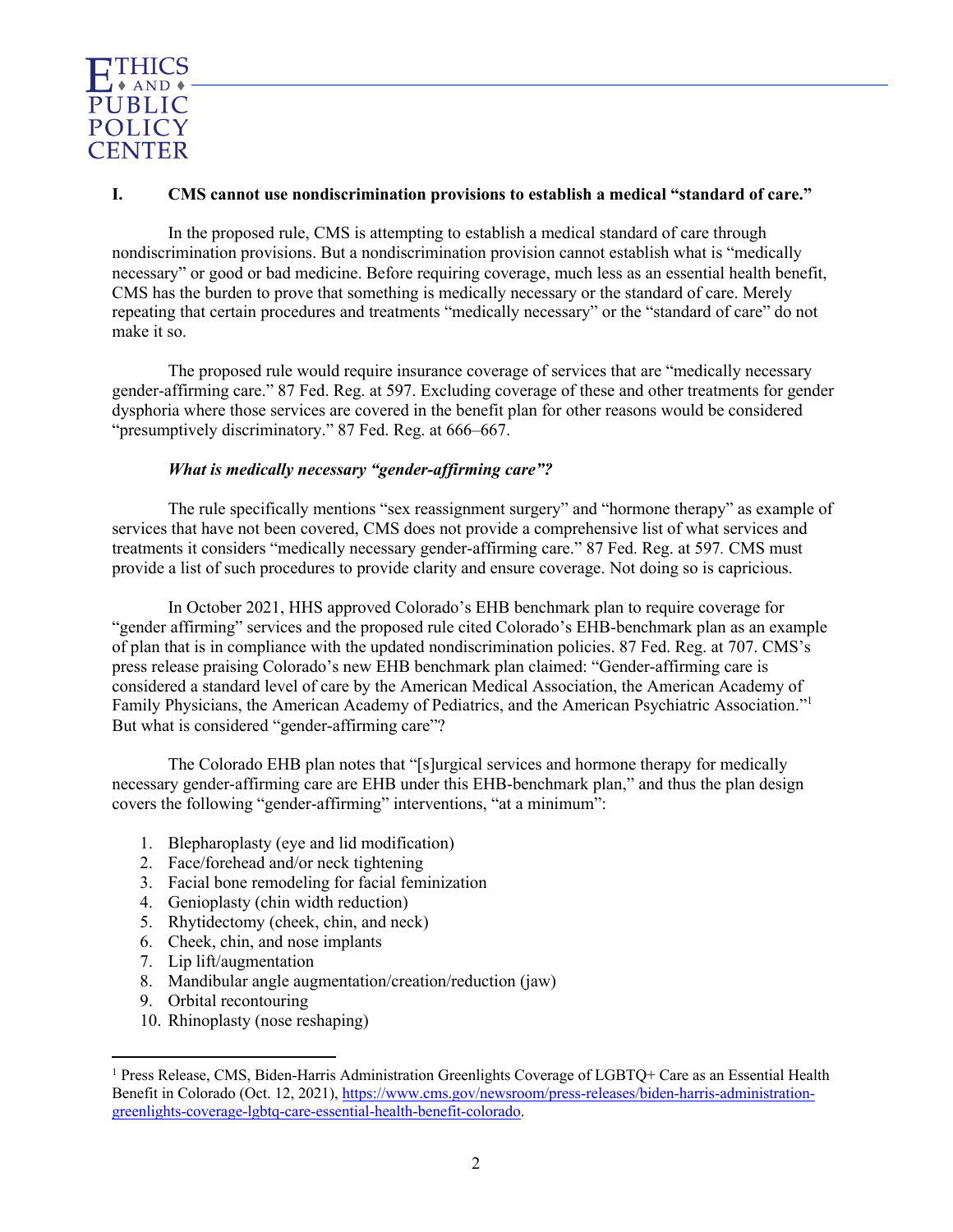

- 11. Laser or electrolysis hair removal
- 12. Breast/chest augmentation, reduction, construction<sup>2</sup>

Colorado states that this list is the "minimum." But are all these procedures considered "medically necessary gender-affirming care" and by whom? Will the proposed addition of "gender identity" to the various ACA nondiscrimination provisions require coverage of all twelve of these procedures or only some, and if so which ones? Are there any additional procedures or treatments that CMS will consider "medically necessary gender-affirming" care under the proposed rule?

Plan issuers, states, and the insured need to know the answers to these questions. Otherwise the CMS's requirements are not only vague and unknown, but also arbitrary and capricious.

# *There is no established standard of care for treating gender dysphoria through surgical or chemical "transition."*

The proposed rule's citation to the Colorado EHB benchmark plan suggests that the Colorado EHB represents the "standard of care" for the treatment of persons diagnosed with gender dysphoria.

"Gender dysphoria" (not "gender identity") is the clinical diagnosis that requires treatment. The medical community, broadly speaking, does not hold a universal position on the best or even appropriate treatments for the clinical condition of "gender dysphoria." In fact, the appropriate care, particularly for minors diagnosed with "gender dysphoria," is a matter of significant debate among clinicians globally.

It is far from settled that medical and surgical interventions such as those represented by the Colorado EHB benchmark plan cited in the proposed rule represent the best or even minimally competent approach to addressing gender dysphoria. To the contrary, the evidence base supporting the medical and surgical interventions listed in the Colorado EHB benchmark plan is thin and contested for some of the interventions mentioned, and non-existent for others.

An attached meta-analysis provides examples of the disputed evidentiary basis for the interventions listed in the Colorado EHB benchmark plan.

We reject the view that the listed procedures in Colorado's EHB benchmark plan reflect the prevailing standard of care. We further reject the claim that it is even possible to set a national "standard of care" as a matter of law, as the obligation to provide "minimally competent care" is best understood in light of the general skill required of medical practitioners within a particular specialty, the particular procedure at issue, the specific factors in a particular case, and the local law.3 The standard of care is a

<sup>2</sup> COLORADO BENEFITS FOR HEALTH CARE COVERAGE 38, https://www.cms.gov/CCIIO/Resources/Data-Resources/ehb (listing covered "Gender Affirming Care").

<sup>&</sup>lt;sup>3</sup> For example, juries in medical malpractice cases may be instructed as follows: "The mere fact that the plaintiff's expert may use a different approach is not considered a deviation from the recognized standard of medical care. Nor is the standard violated because the expert disagrees with a defendant as to what is the best or better approach in treating a patient. Medicine is an inexact science, and generally qualified physicians may differ as to what constitutes a preferable course of treatment." Moffett, P., & Moore, G. (2011). The Standard of Care: Legal History and Definitions: The Bad and Good News. *The Western Journal of Emergency Medicine*, *12*(1), 109–112. https://www.ncbi.nlm.nih.gov/pmc/articles/PMC3088386/.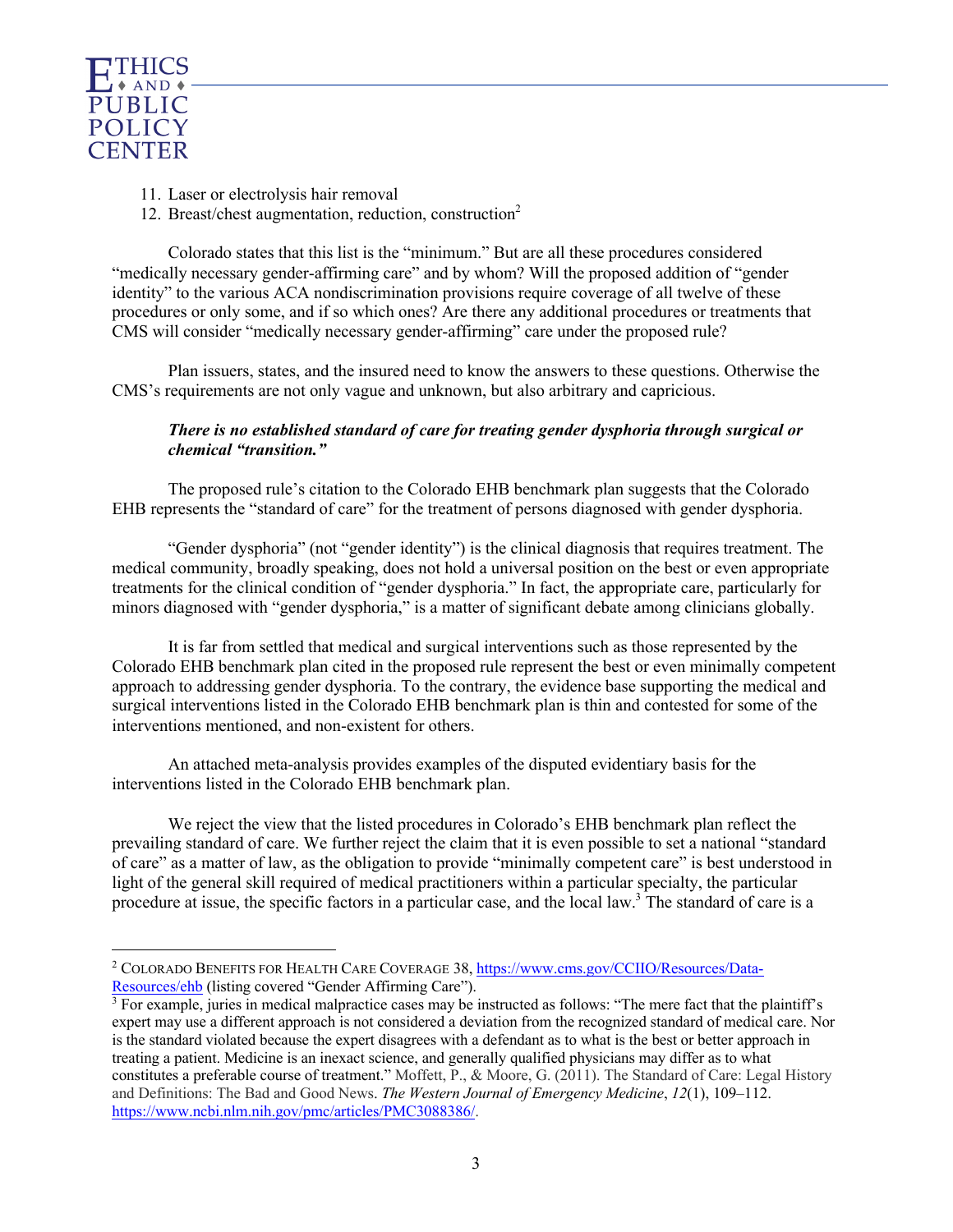

"reasonableness" standard, not a pre-set algorithm or one-size-fits-all "package." In fact, clinicians and researchers in the area of gender dysphoria reject a "one-size-fits-all" approach.<sup>4</sup>

# *A single standard cannot apply to treatment for children, adolescents, and adults.*

The regulation appears to apply "gender identity" anti-discrimination provisions across the board to the care of "transgender" or "gender dysphoric" minors as well as adults. This needs clarification. Even gender clinicians who promote "gender affirming care" agree that children and adolescents should not be treated as mini adults; they require standards and treatment protocols that take into account the different developmental needs of children and adolescents.<sup>5</sup>

# *The proposed rule's limitation of authoritative sources is arbitrary and capricious.*

The proposed rule would arbitrarily establish what constitutes authoritative sources in determining what is a non-discriminatory benefit plan design and which procedures have an appropriate medical basis. The proposed regulation § 156.125 would state: "A non-discriminatory benefit design that provides EHB is one that is clinically-based, incorporates evidence-based guidelines into coverage and programmatic decisions, and relies on current and relevant peer-reviewed medical journal article(s), practice guidelines, recommendations from reputable governing bodies, or similar sources." 87 Fed. Reg. at 726. The preamble states that other sources could not be used to dispute claims of a discriminatory benefit design.

While the preamble provides examples of what it considers "reputable" and "credible sources," and which health professional associations it deems to provide relevant and credible practice guidelines, it also states that it would allow reliance on any applicable source representing current thinking and subject to the previously discussed criteria "since medicine is a constantly evolving field." 87 Fed. Reg. at 663– 665.

Apart from the specific sources identified, it is unclear which other sources would qualify and could be relied upon in determining a nondiscriminatory benefit plan design. Who would be responsible for determining whether a particular peer-reviewed journal that publishes a research article or clinical opinion is "current and relevant"? This standard is arbitrary, vague, and unknowable by those who would be bound by it.

<sup>4</sup> Decisions about appropriate treatment for minors diagnosed with "gender dysphoria" cannot be made on a uniform basis but require a case-by-case determination. *See, e.g.*, D'Angelo R, Syrulnik E, Ayad S, Marchiano L, Kenny DT, Clarke P. One Size Does Not Fit All: In Support of Psychotherapy for Gender Dysphoria. Arch Sex Behav. 2021 Jan;50(1):7-16. doi: 10.1007/s10508-020-01844-2. Epub 2020 Oct 21. PMID: 33089441; PMCID: PMC7878242. In a 2022 meta-analysis of "gender-affirming surgeries" to treat gender dysphoria, the authors note that: "surgery for transgender individuals is decidedly not 'one size fits all.'" Oles N, Darrach H, Landford W, Garza M, Twose C, Park CS, Tran P, Schechter LS, Lau B, Coon D. Gender Affirming Surgery: A Comprehensive, Systematic Review of All Peer-reviewed Literature and Methods of Assessing Patient-centered Outcomes (Part 1: Breast/Chest, Face, and Voice). Ann Surg. 2022 Jan 1;275(1):e52-e66. doi: 10.1097/SLA.0000000000004728. PMID: 33443903. <sup>5</sup> Edwards-Leeper, L., Leibowitz, S., & Sangganjanavanich, V. F. (2016). Affirmative practice with transgender and gender nonconforming youth: Expanding the model. *Psychology of Sexual Orientation and Gender Diversity, 3*(2), 165–172. https://doi.org/10.1037/sgd0000167.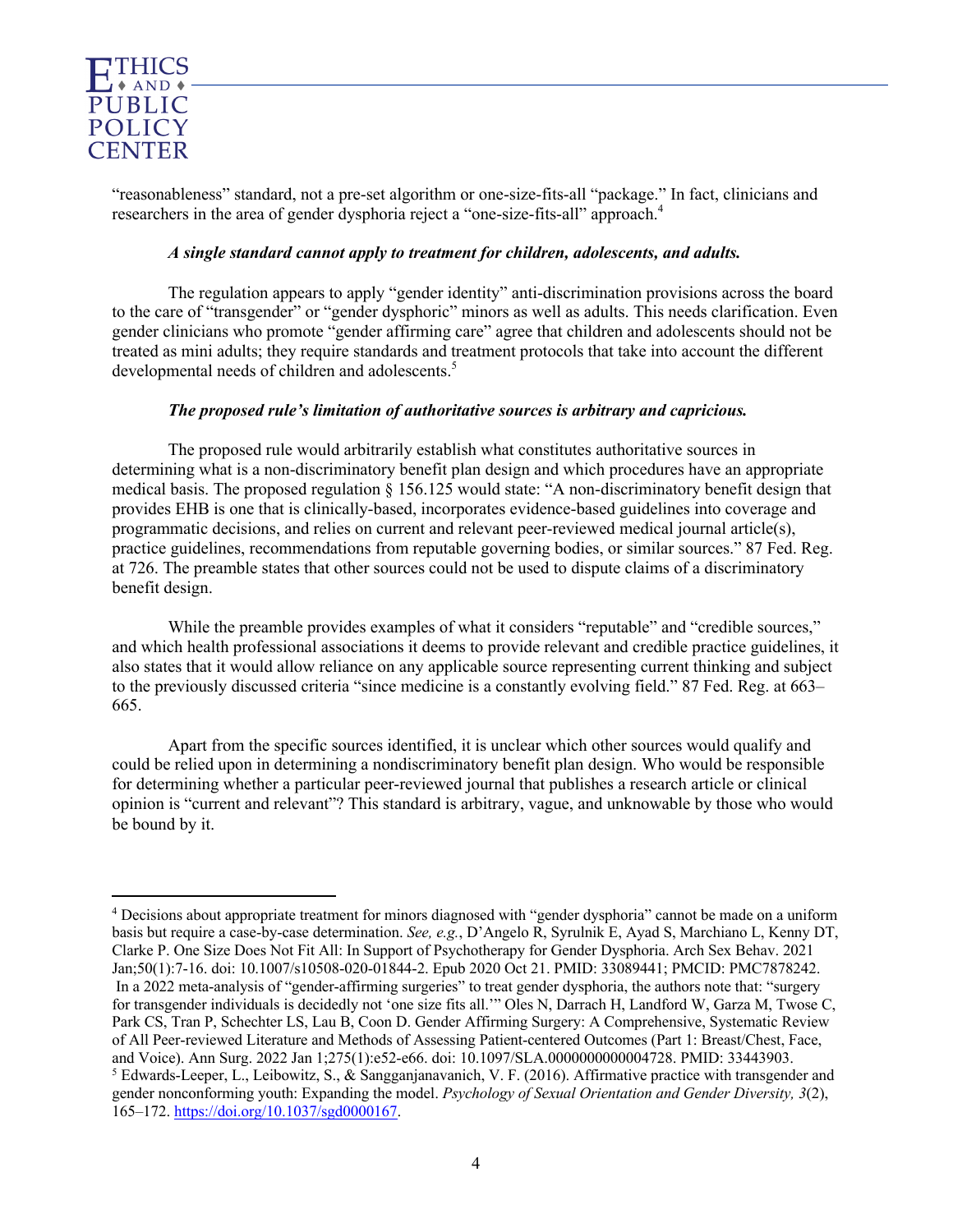

Further, the use of practice guidelines is itself contested in determining standard of care, as the reasonableness of relying on particular practice guidelines depends on the evidentiary basis for the particular practice guideline, the degree to which a practice guideline reflects ideological bias or is tainted by conflicts of interest of its authors or sponsoring body, and other factors. Whether or not a particular practice guideline reflects the actual standard of care applicable to a situation is a case-by-case determination.

The current World Professional Association for Transgender Health (WPATH) "standards of care" (SOC  $7^6$  (discussed in more detail below) are a case in point. They lack an evidentiary research base, are the product of a membership body that includes non-professionals and activists and reflect ideological bias. In fact, the WPATH "standards of care" are self-described as "flexible guidelines" (or suggestions) and clinicians practicing in the area of "transgender medicine" widely disregard the supposed standards they set. For example, a recent research article noted that the assessment criteria followed by Mount Sinai medical center diverged from the WPATH guidelines in the vast majority of cases.7 A 2022 meta-analysis of "gender affirming" surgeries describing the WPATH guidelines, notes their weak evidentiary basis: "Although World Professional Association for Transgender Health policies set guideline recommendations for clinical decision-making, the evidence base remains widely scattered, with no reviews that unify gender surgery across all facets."<sup>8</sup> Yet, the preamble to the proposed rule positively cites WPATH as a "professional society" that has "published criteria for guidelines in treating gender dysphoria and gender-affirming care for transgender people." 87 Fed. Reg. at 667.

But just because a professional society has published "guidelines" does not meant those guidelines are the standard of care. Indeed, a New York Times article from January 13, 2022, discusses the debate among doctors whether teenagers should receive therapy before they receive hormones, further revealing that the standard of care when it comes to treating transgender persons.<sup>9</sup>

# *The WPATH "Standards of Care" (SOC7) fail to provide reliable clinical guidance.*

The WPATH SOC were cited by the agency as an example of "criteria for guidelines in treating gender dysphoria and gender-affirming care for transgender people." 87 Fed. Reg. at 667. However, WPATH "Standards of Care" (SOC7) are not recognized as true "standards of care" and clinicians routinely depart from their recommendations.

<sup>6</sup> World Professional Assn for Transgender Health, Standards of Care Version 7 (2018), https://www.wpath.org/publications/soc.

<sup>&</sup>lt;sup>7</sup> Lichtenstein, M., Stein, L., Connolly, E., Goldstein, Z. G., Martinson, T., Tiersten, L., Shin, S. J., Pang, J. H., & Safer, J. D. (2020). The Mount Sinai Patient-Centered Preoperative Criteria Meant to Optimize Outcomes Are Less of a Barrier to Care Than WPATH SOC 7 Criteria Before Transgender-Specific Surgery. *Transgender health*, *5*(3), 166–172. https://doi.org/10.1089/trgh.2019.0066.

<sup>8</sup> Oles N, Darrach H, Landford W, Garza M, Twose C, Park CS, Tran P, Schechter LS, Lau B, Coon D. Gender Affirming Surgery: A Comprehensive, Systematic Review of All Peer-reviewed Literature and Methods of Assessing Patient-centered Outcomes (Part 1: Breast/Chest, Face, and Voice). Ann Surg. 2022 Jan 1;275(1):e52 e66. doi: 10.1097/SLA.0000000000004728. PMID: 33443903.

<sup>9</sup> Azeen Ghorayshi, *Doctors Debate Whether Trans Teens Need Therapy Before Hormones*, NY TIMES (Jan. 13, 2022), https://www.nytimes.com/2022/01/13/health/transgender-teens-hormones.html.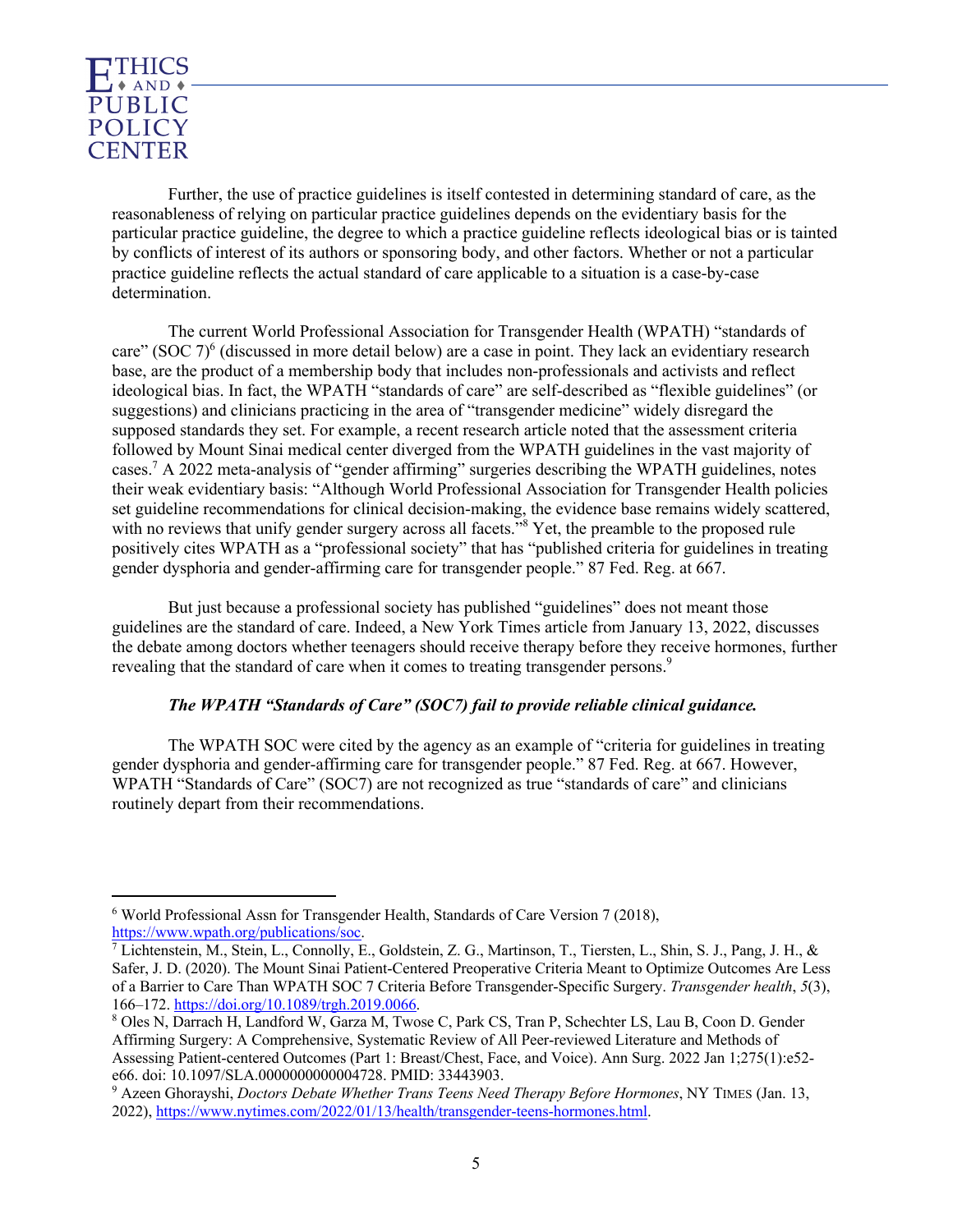

Unlike authentic "standards of care," which typically set the floor—or "minimum"—level of required care, WPATH states that "The *SOC* are intended to be flexible."<sup>10</sup> WPATH expressly states that "individual health professionals and programs may modify" the SOC. It recognizes that "clinical departures from the SOC" may come about for a range of reasons including the patient's anatomy, "unique" situation, the clinician's "evolving method," "lack of resources," and "harm reduction." WPATH emphasizes that the practical purpose of its guidelines is to "help patients consider the full range of health services open to them, in accordance with their clinical needs and goals for gender expression." Put differently, WPATH SOC mainly help patients set their personal "gender transition" goals.

Leading physicians who provide medical or surgical treatments for gender dysphoria seem to have few qualms about disregarding WPATH's "flexible" clinical guidelines. The assessment criteria followed by Mount Sinai medical center diverged from the WPATH guidelines in the vast majority of cases.11 A 2019 overview article by Dr. Kenneth Zucker, a gender clinician with decades of experience, notes that age guidelines set forth by WPATH are "only suggested guidelines and it is well known that some (many?) clinicians endorse these procedures at younger ages." Zucker cites, as examples, three studies by prominent researchers in the field.<sup>12</sup>

# *The proposed rule has missing calculations on cost-benefit analysis.*

To accurately determine the costs and the benefits of the proposal, CMS must clarify:

- How many issuers and plans already cover these procedures.
- How many individuals will seek insurance coverage of "gender affirming" procedures.
- The average cost of each "gender affirming" procedure.
- The increased costs to both the issuers and the insured to cover these additional procedures.

Without providing this information, CMS cannot not accurately compute the costs as required in its regulatory impact analysis, making its determination that the benefits outweigh the costs arbitrary and capricious.

<sup>10</sup> WPATH SOC 7 at 2.

<sup>11</sup> Lichtenstein, M., Stein, L., Connolly, E., Goldstein, Z. G., Martinson, T., Tiersten, L., Shin, S. J., Pang, J. H., & Safer, J. D. (2020). The Mount Sinai Patient-Centered Preoperative Criteria Meant to Optimize Outcomes Are Less of a Barrier to Care Than WPATH SOC 7 Criteria Before Transgender-Specific Surgery. *Transgender health*, *5*(3), 166–172. https://doi.org/10.1089/trgh.2019.0066.

 $12$  Zucker, K. J. (2019). Adolescents with gender dysphoria: Reflections on some contemporary clinical and research issues. *Archives of Sexual Behavior, 48*(7), 1983–1992. https://link.springer.com/article/10.1007%2Fs10508-019- 01518-8. Zucker cites to Milrod, C. (2014). How young is too young: Ethical concerns in genital surgery of the transgender MTF adolescent. *Journal of Sexual Medicine, 11,* 338–346; Milrod, C., & Karasic, D. H. (2017). Age is just a number: WPATH- affiliated surgeons' experiences and attitudes toward vaginoplasty in transgender females under 18 years of age in the United States. *Journal of Sexual Medicine, 14,* 624–634; Olson-Kennedy, J., Warus, J., Okonta, V., Belzer, M., & Clark, L. F. (2018). Chest reconstruction and chest dysphoria in transmascu- line minors and young adults: Comparisons of nonsurgical and postsurgical cohorts. *JAMA Pediatrics, 172,* 431–436.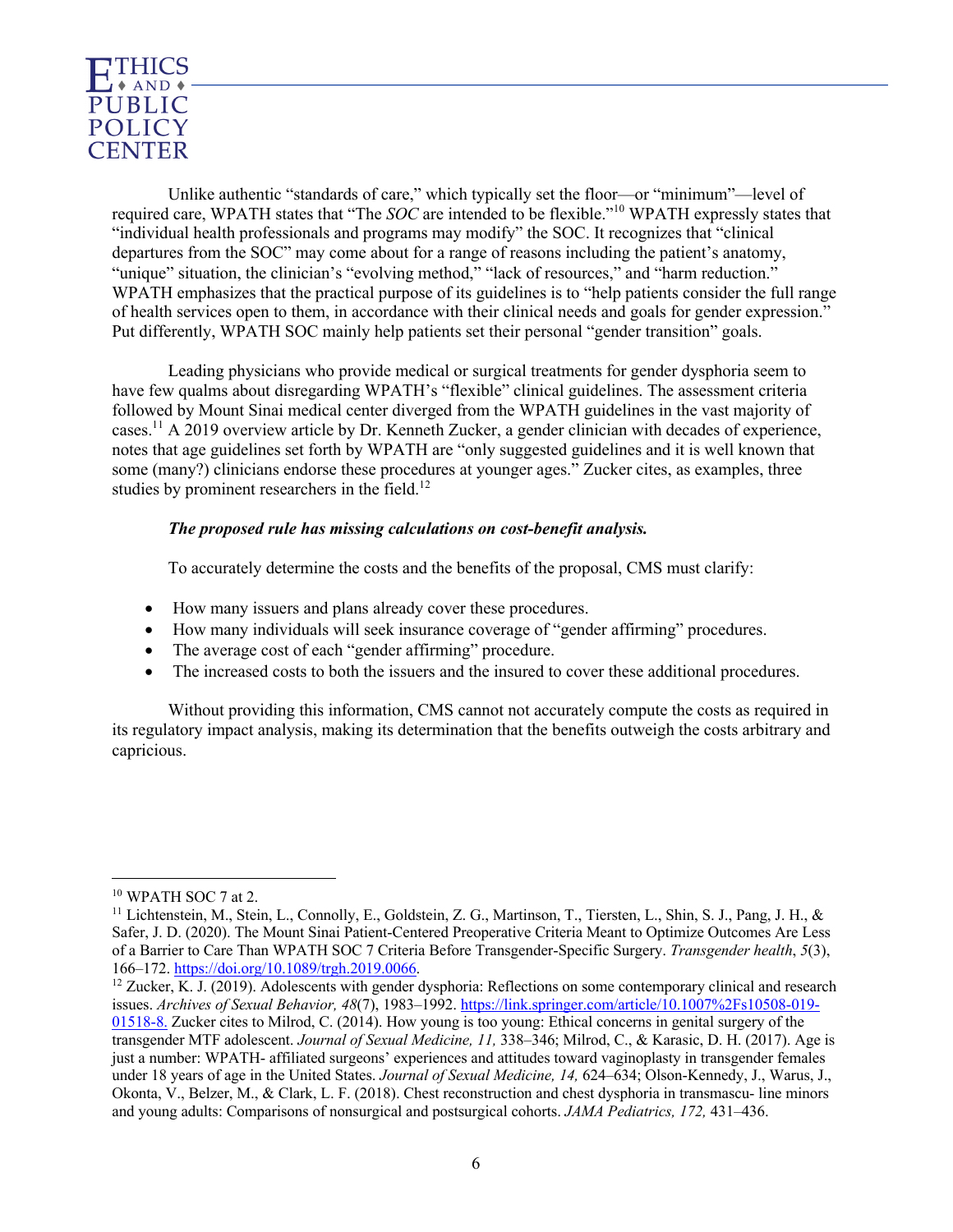

# **II. The proposed rule would require coverage of transition procedures that are harmful, especially for minors.**

*The agency arbitrarily ignores that a person's sex is defined by biology.*

Even the decision in *Bostock v. Clayton County*, on which the proposed rule heavily relies, explicitly assumed that "sex" referred "only to biological distinctions between male and female."<sup>13</sup> It is arbitrary and capricious for the proposed rule to avoid specifying precisely what sex in medicine and science means and how it relates to medical necessity with respect to gender dysphoria treatments. The concept of gender dysphoria is meaningless without sex, just as transgender transition as a proposed medical solution is meaningless. What would a person be transitioning to and from exactly? If the agency cannot answer such a basic question with any semblance of scientific and medical rigor, it has no basis to mandate coverage of such "transition" treatments and procedures in any context, and certainly not as an essential health benefit. Moreover, not only *must* the agency answer the question what sex is in medicine, it must answer it correctly and in accordance with logic and science.

A person's sex is defined as "male or female according to their reproductive organs and functions assigned by the chromosomal complement."<sup>14</sup> Sex is imprinted in every cell of the person's body and cannot change.<sup>15</sup> Even HHS's National Institutes of Health (NIH) matter-of-factly states that "every cell has a sex<sup>"16</sup> and still requires its 80,000 research grant applicants to account for sex as a biological variable in all animal and human studies.<sup>17</sup> This is because NIH knows that a person's immutable sexual biology explains in significant part why men and women respond differently to medication, vary in their experience and manifestation of pain, and have disparate susceptibility to illnesses, from heart disease and cancer to psychological conditions such as depression and anxiety. Sex in medicine and research cannot be replaced by subjective "gender identity." Male and female are not part of an ever multiplying spectrum nor are they merely placeholders assigned at birth.

But the case for "transitioning" as the medical solution to gender dysphoria rests on the notion that transgender identity is innate—that a person can simply be born as "a man trapped in a woman's body," or vice versa. Therefore, adjusting that person's hormone balance and restructuring the anatomy, to align the body with the inner sense of identity, should make things right. But does the agency have any biological basis to believe that a man could be born in the bodily form of a female, invisible to those who "assign" a sex at birth? Can the agency be confident that hormones and surgery can "reassign" sex? To answer these questions, we must start by examining what science tells us about the biological genesis of sex.

<sup>13</sup> Bostock, 140 S. Ct. at 1739 (2020).

<sup>14</sup> Institute of Medicine 2001. *Exploring the Biological Contributions to Human Health: Does Sex Matter?*. Washington, DC: The National Academies Press, at p. 1. https://doi.org/10.17226/10028.

<sup>15</sup> Institute of Medicine 2001. *Exploring the Biological Contributions to Human Health: Does Sex Matter?*. Washington, DC: The National Academies Press. https://doi.org/10.17226/10028.

<sup>&</sup>lt;sup>16</sup> National Institutes of Health, Sex as a Biological Variable (March 18, 2021). https://www.youtube.com/watch?v=oshnZrAKkiY&feature=youtu.be.

<sup>&</sup>lt;sup>17</sup> Consideration of Sex as a Biological Variable in NIH-funded Research, NOT-OD-15-102 (June 9, 2015). https://grants.nih.gov/grants/guide/notice-files/not-od-15-102.html.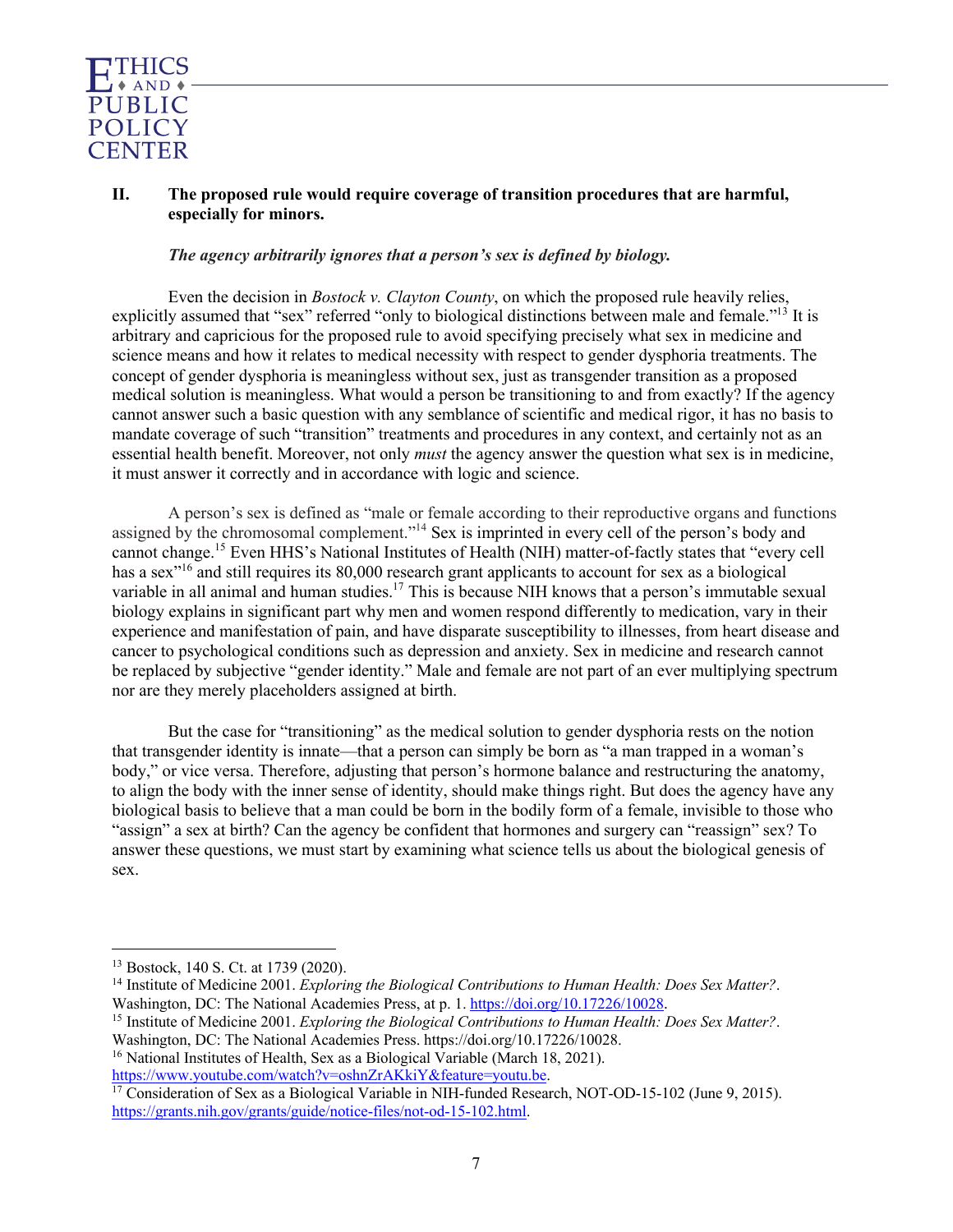

The basics of sex determination are relatively clear. Sex, in terms of male or female, is identified by the organization of the organism for sexually reproductive acts. *Langman's Medical Embryology* concisely explains how the sex of a new organism is determined at fertilization: "An X-carrying sperm produces a female (XX) embryo, and a Y carrying sperm produces a male (XY) embryo. Hence, the chromosomal sex of the embryo is determined at fertilization." A new human organism of a particular sex is created at that moment. Scientists now know that "the *presence* of a Y chromosome determines maleness and its *absence* determines femaleness." This is because the Y chromosome ordinarily carries the SRY ("sex-determining region on Y") gene. The SRY gene contains a transcription factor known as the testis-determining factor (TDF), which directs the formation of the male gonads.

Sex as a status—male or female—is a recognition of the organization of a body designed for dimorphic sexual reproduction. More than simply being *identified* on the basis of such organization, sex is a *coherent concept* only on the basis of that organization. The fundamental conceptual distinction between a male and a female is the organism's organization for sexual reproduction. The conceptual distinction between male and female based on reproductive organization provides the only coherent way to classify the two sexes.

Lawrence Mayer and Paul McHugh highlighted the same truth in a recent review of the scientific literature on sexuality and gender identity:

The underlying basis of maleness and femaleness is the distinction between the reproductive roles of the sexes; in mammals such as humans, the female gestates offspring and the male impregnates the female. . . . This conceptual basis for sex roles is binary and stable, and allows us to distinguish males from females on the grounds of their reproductive systems, even when these individuals exhibit behaviors that are not typical of males or females.

Mayer is a scholar-in-residence in the Department of Psychiatry at Johns Hopkins University and a professor of statistics and biostatistics at Arizona State University. McHugh is a professor of psychiatry and behavioral sciences at the Johns Hopkins University School of Medicine, and for twenty-five years was the psychiatrist-in-chief at the Johns Hopkins Hospital. The editor of the New Atlantis, in the introductory note to their report, called McHugh "arguably the most important American psychiatrist of the last half-century."

After explaining the "binary and stable" conceptual basis for maleness and femaleness, Mayer and McHugh note that a structural difference for the purposes of reproduction is the only "widely accepted" way of classifying the two sexes:

In biology, an organism is male or female if it is structured to perform one of the respective roles in reproduction. This definition does not require any arbitrary measurable or quantifiable physical characteristics or behaviors; it requires understanding the reproductive system and the reproduction process. Different animals have different reproductive systems, but sexual reproduction occurs when the sex cells from the male and female of the species come together to form newly fertilized embryos. It is these reproductive roles that provide the conceptual basis for the differentiation of animals into the biological categories of male and female. There is no other widely accepted biological classification for the sexes.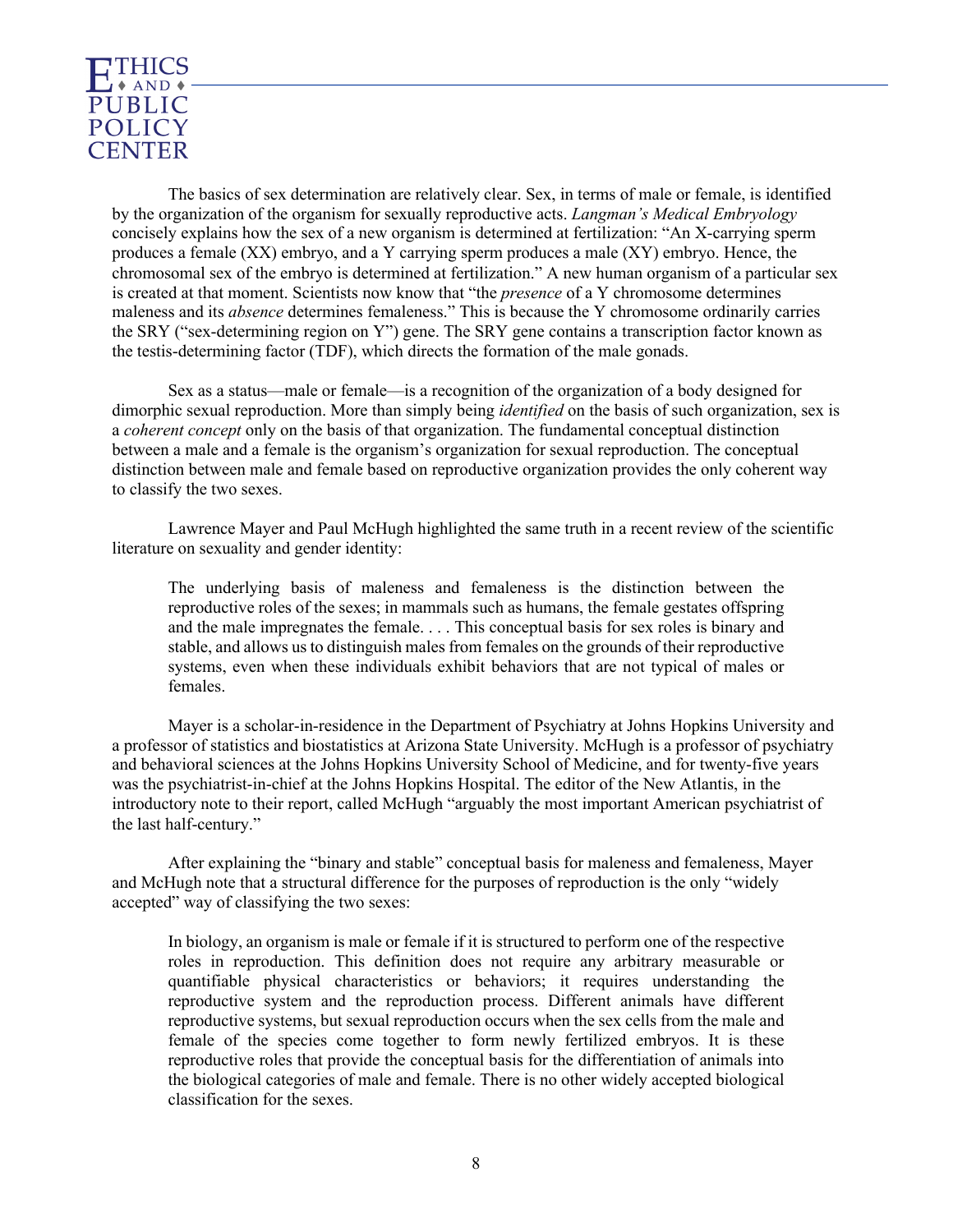

This fundamental difference in organization is what allows scientists to distinguish male from female. When Dr. Deanna Adkins called this "an extremely outdated view of biological sex" in her declaration to a federal court in North Carolina, Dr. Mayer responded in his rebuttal declaration: "This statement is stunning. I have searched dozens of references in biology, medicine and genetics—even Wiki!—and can find no alternative scientific definition. In fact the only references to a more fluid definition of biological sex are in the social policy literature." Just so, yet the proposed regulation adopts a wholly subjective and amorphous understanding of the person, based on gender identity, divorced from scientific realities.

Here is how one scholar put it in *Best Practice and Research: Clinical Endocrinology and Metabolism*:

Females enter puberty earlier and undergo a more rapid pubertal transition, whereas boys have a substantially longer growth period. After adjusting for dimorphism in size (height), adult males have greater total lean mass and mineral mass, and a lower fat mass than females. These whole-body differences are complemented by major differences in tissue distribution. Adult males have greater arm muscle mass, larger and stronger bones, and reduced limb fat, but a similar degree of central abdominal fat. Females have a more peripheral distribution of fat in early adulthood; however, greater parity and the menopause both induce a more android fat distribution with increasing age. Sex differences in body composition are primarily attributable to the action of sex steroid hormones, which drive the dimorphisms during pubertal development. Oestrogen is important not only in body fat distribution but also in the female pattern of bone development that predisposes to a greater female risk of osteoporosis in old age.

The result is that male and female bodies differ not only in their sex chromosomes (XX and XY) and in their organization for reproduction, but also, on average, in size, shape, bone length and density, fat distribution, musculature, and various organs including the brain. These secondary sex differences are not what define us as male or female; organization for reproduction does that. But this organization leads to other bodily differences. There are organizational differences and organism-wide differences in organs and tissues, as well as differences at the cellular and molecular levels.

#### *Innate Sex Differences Affect Our Health*

There are biological differences between men and women, and they are consequential for our health. Recognizing differences between the sexes is increasingly regarded as vitally important for good medical practice, because scientists have found that male and female bodies tend to be susceptible to certain diseases in different ways, to differing degrees, and they respond to treatments differently. For this reason, the best research protocols now require that both males and females be included in samples, and that the sex of participants be tracked so that any sex-specific results can be recorded.

The Institute of Medicine at the National Academy of Sciences published a report in 2001 titled Exploring the Biological Contributions to Human Health: Does Sex Matter? The executive summary answered the question in the affirmative, saying that the explosive growth of biological information "has made it increasingly apparent that many normal physiological functions—and, in many cases, pathological functions—are influenced either directly or indirectly by sex-based differences in biology." Because genetics and physiology are among the influences on an individual's health, the "incidence and severity of diseases vary between the sexes." The difference between male and female is thus "an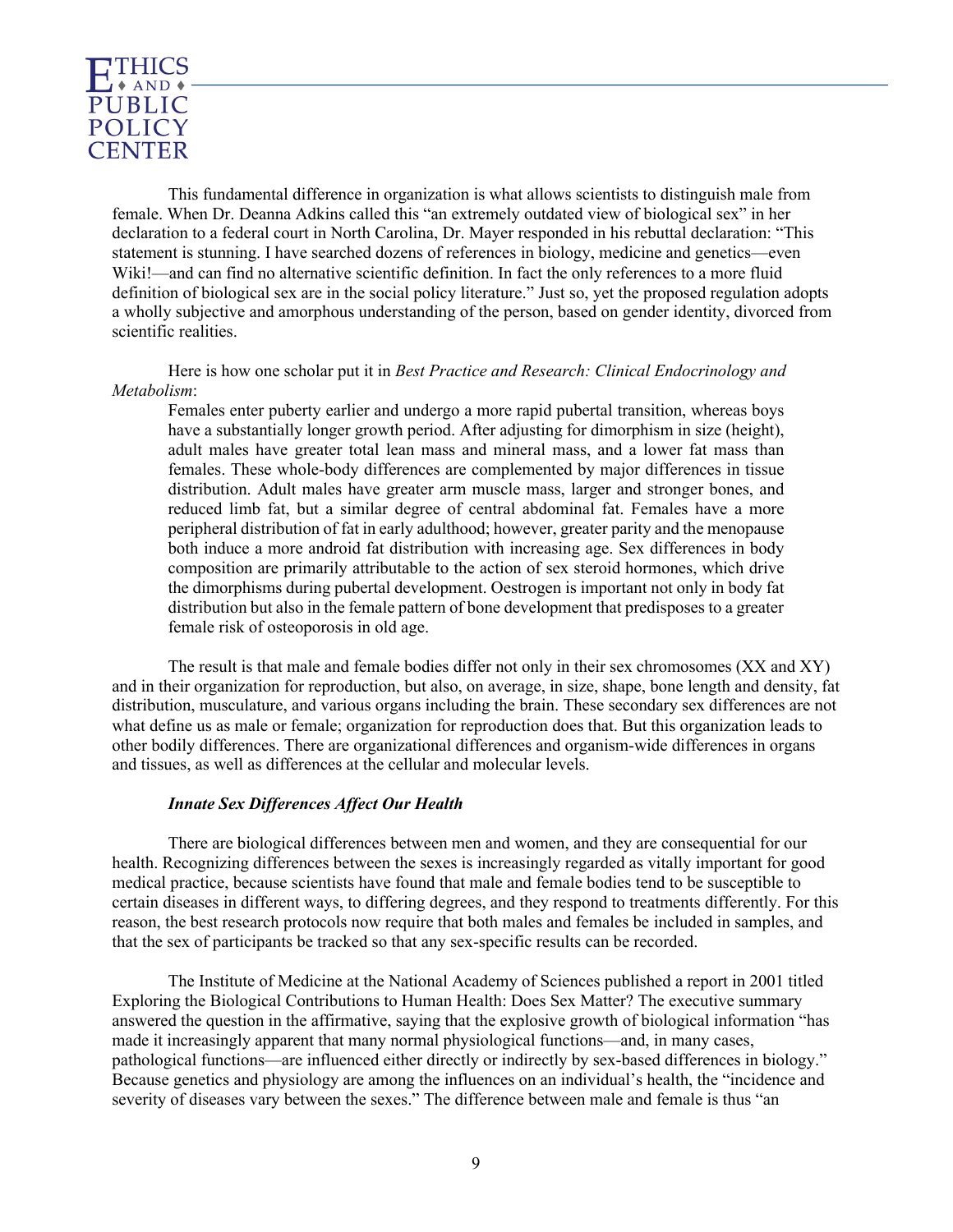

important basic human variable that should be considered when designing and analyzing studies in all areas and at all levels of biomedical and health-related research."

The chapter titles of the report sum up basic truths about our bodily nature: "Every Cell Has a Sex." "Sex Begins in the Womb." "Sex Affects Behavior and Perception." "Sex Affects Health." Some of the biological differences between the sexes that bear on health derive from hormone exposure, but others come more directly from our genetic material. There are "multiple, ubiquitous differences in the basic cellular biochemistries of males and females that can affect an individual's health. Many of these differences do not necessarily arise as a result of differences in the hormonal regime to which males and females are exposed but are a direct result of the genetic differences between the two sexes." Written into our genetic code are differences that manifest themselves at the cellular level, in ways that can affect our health. Sexual differentiation begins at conception, progresses in the womb, and continues throughout life, notably at puberty but also significantly at menopause in females. "Hormonal events occurring in puberty lay a framework for biological differences that persist through life and contribute to the variable onset and progression of disease in males and females."

"Basic genetic and physiological differences, in combination with environmental factors, result in behavioral and cognitive differences between males and females," says the Institute of Medicine. These biological differences seem to have consequences for mental health. An article in the Neuroscience and Biobehavioral Review points to well-known differences between men and women in susceptibility to mental disorders: "Examples of male-biased conditions include autism, attention deficit/hyperactivity disorder, conduct disorder, specific language impairment, Tourette syndrome, and dyslexia, and examples of female-biased conditions include depression, anxiety disorder, and anorexia nervosa." This is not to say that these are exclusively male or female conditions, but that one sex or another experiences them with greater frequency.

A literature review in the Journal of Cellular Physiology tells us that "men are able to synthesize serotonin, the neurotransmitter commonly associated with pleasant moods, at a greater rate than women," and therefore men have a lower incidence of major depression, anxiety, and multiple sclerosis, but a higher incidence of attention deficit hyperactive disorder and coronary artery disease. There are also differences in susceptibility to Alzheimer's disease and dementia. While scientists don't know how much of these differences are due to environment and how much to biology, they do know that "innate physiological differences between males and females may play a large role in sex differences in disease onset, susceptibility, prevalence, and treatment responses."

Men and women also tend to respond differently to pain, which has important implications for the use of painkillers and other medicines. Men and women have "variable responses to pharmacological agents and the initiation and manifestation of diseases such as obesity, autoimmune disorders, and coronary heart disease, to name a few." Differences in the chemistry and structure of the brain influence our response to stressful events and how we remember them. The differences between men and women in memory formation surrounding "emotionally arousing incidents" have implications for the treatment for post-traumatic stress disorder.

Acknowledging sex-based differences is vital for women's health, as Jill Goldstein and colleagues emphasize in a paper for Frontiers in Neuroscience. "We now know there are significant sex differences in many chronic diseases, including brain disorders," they write, so understanding the causes of these differences "is critical to understanding women's mental health and healthcare needs." They cite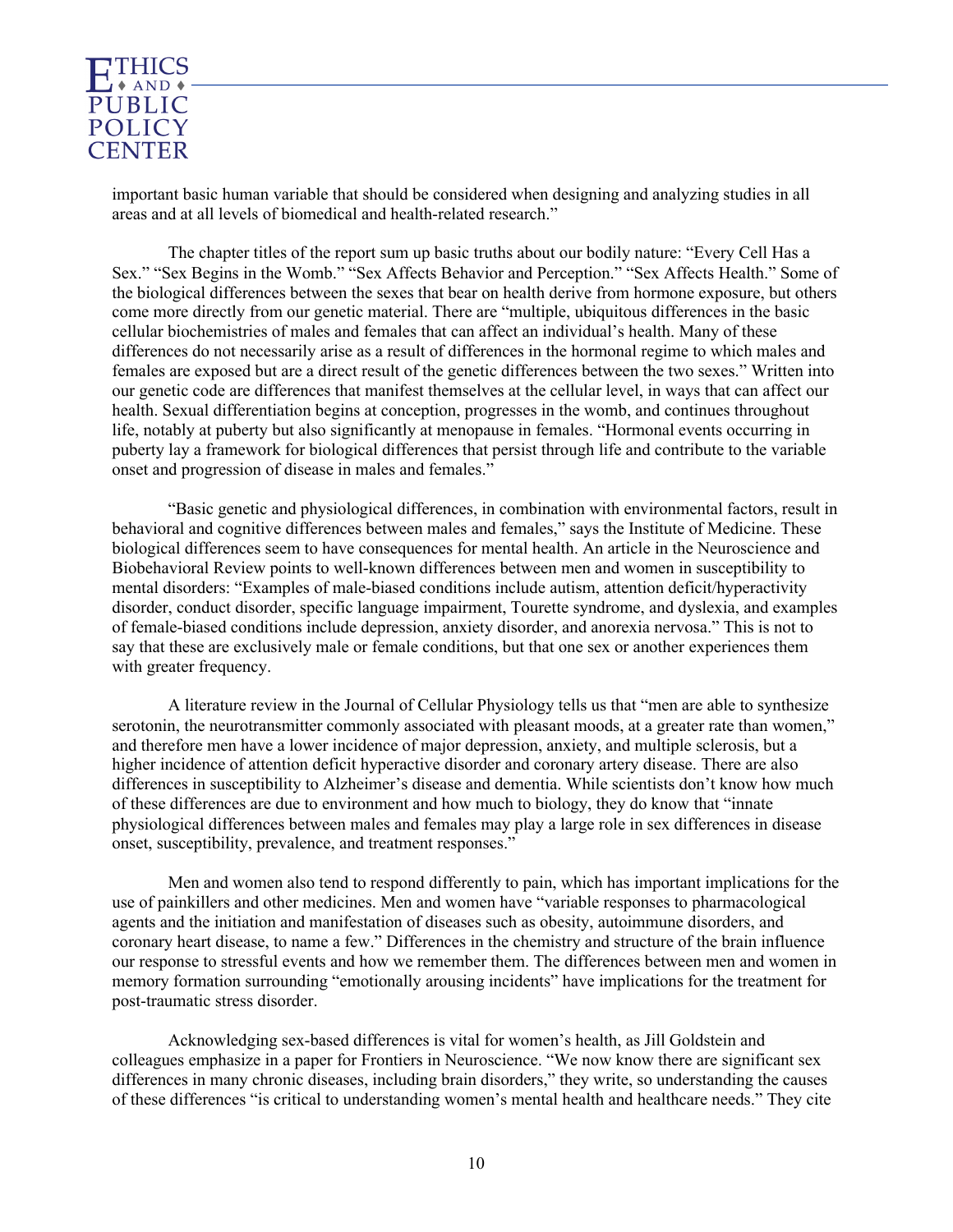

studies demonstrating, for example, that "the vulnerability for sex-dependent risk for MDD [major depressive disorder] begins in fetal development" (their italics). Neuroscience must therefore "adopt a 'sex-dependent' and/or 'sex-specific' lens on investigations of the brain."

Of course, male and female bodies are alike in many ways, but there are notable differences in average male and average female bodies beyond our different organizations for reproduction. In other words, there is a fundamental, essential difference, and there are subsidiary, average differences. There is also wide variation among males and among females, and considerable overlap between them, even in the areas just discussed. While environmental factors are likely to influence many of these differences, there's no denying the role of biology.<sup>18</sup>

As cited in HHS's 2020 Rule on Section 1557, in an actual case from 2019, a person who was admitted to an emergency room with severe abdominal pain was tracked according to a preferred male gender identity. Unbeknownst to the triage staff, the patient was actually a woman in late-stage labor. The result was the stillbirth of a very real human child who possibly could have been saved but for gender identity politics distorting the truth of the situation. According to HHS, "this case is not based on speculation. Rather, it involved the actual death of an unborn child and attendant trauma and anguish for those involved, all potentially because of a misdiagnosis resulting from a reliance on stated gender identity as opposed to sex. Given that life-and-death decisions are frequently made in healthcare settings and often in urgent circumstances, this story serves as an example of the consequences that could result from the confusion caused by the . . . . mandate to treat individuals 'consistent with' stated gender identity."<sup>19</sup> HHS also found that using non-discrimination rationales to impose a gender identity rule "risked masking clinically relevant, and sometimes vitally important, information by requiring providers and insurers to switch from a scientifically valid and biologically based system of tracking sex to one based on subjective self-identification according to gender identity."<sup>20</sup>

When science is supplanted by ideological concerns, real people suffer, yet the proposed rule ignores the science and attempts to impose a national standard of care and coverage without answering any of the necessary predicate medical and scientific questions.

# *"Transition" treatment for children and adolescents is a novel approach with little longitudinal evidence of benefit.*

For decades, gender dysphoria in children was addressed successfully through "watchful waiting" or with psychotherapy for the child and family. In most (up to 88%) of these situations, the child's gender dysphoria (identity distress) resolved by puberty. $21$ 

<sup>&</sup>lt;sup>18</sup> RYAN T. ANDERSON, WHEN HARRY BECAME SALLY: RESPONDING TO THE TRANSGENDER MOMENT 77-88 (2018) (internal citations omitted).

<sup>19</sup> 85 FR 37190.

<sup>20</sup> *Id.*

<sup>&</sup>lt;sup>21</sup> Singh, D., Bradley, S. J., & Zucker, K. J. (2021). A Follow-Up Study of Boys With Gender Identity Disorder. *Frontiers in psychiatry*, *12*, 632784. doi.org/10.3389/fpsyt.2021.632784;

https://www.frontiersin.org/articles/10.3389/fpsyt.2021.632784/full; Steensma TD, Biemond R, de Boer F, Cohen-Kettenis PT. Desisting and persisting gender dysphoria after childhood: a qualitative follow-up study. Clin Child Psychol Psychiatry. 2011 Oct;16(4):499-516. doi: 10.1177/1359104510378303. Epub 2011 Jan 7. PMID: 21216800; Steensma TD, McGuire JK, Kreukels BP, Beekman AJ, Cohen-Kettenis PT. Factors associated with desistence and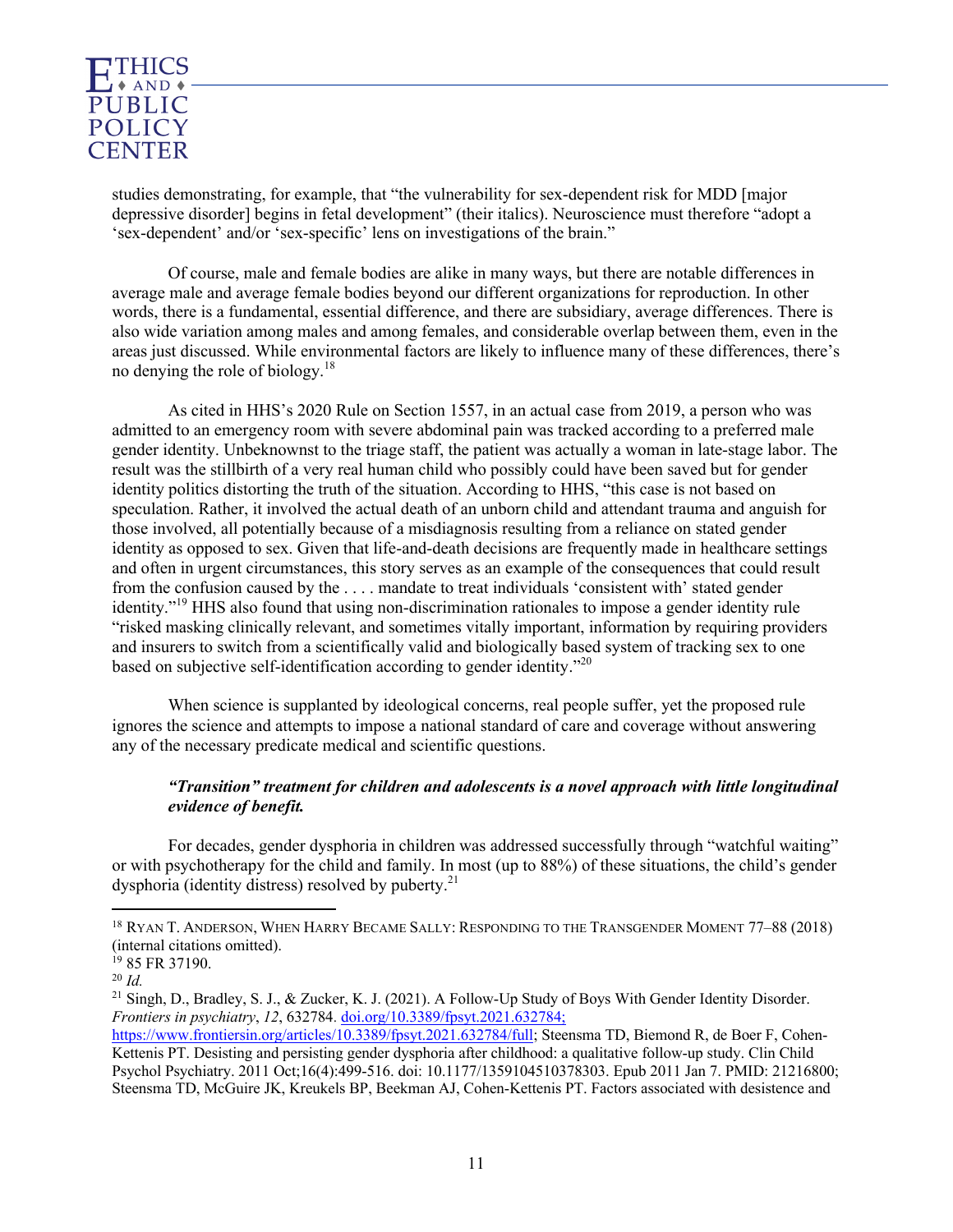

The "gender-affirming" approach initiated by the Dutch in the 1990s introduced "biomedical aspects of sex/gender transition in early to mid-adolescence, rather than waiting for the legal age of adulthood. Adolescents deemed appropriate for such treatment are prescribed hormonal medication (GnRH agonists) to delay or suppress somatic puberty (prior to the age of 16 years). If the gender dysphoria persists, then cross-hormonal therapy is offered at the age of 16 years, and, if the adolescent so desires, surgical sex change procedures are offered at a lower bound age of 18 years.<sup>22</sup>

The first full-spectrum youth transgender clinic in the U.S. opened less than 15 years ago, in 2007. A decade later, only a "single group of scholars… has described a gender-affirmative treatment model for TGNC [transgender and non-conforming] children and adolescents."23 Leading gender clinicians acknowledged, as recently as 2016, that social and medical transition was but one of many possible clinical approaches and that, "[g]iven the lack of evidence-based treatment guidelines and the limitations in the scientific research on gender development, it is misguided to universally employ" a singular approach to all children who experience gender dysphoria, "as doing so fails to take into consideration the wide variability and potential complexity present for each child."<sup>24</sup> The model supporting rejection of one's biological sex departs from decades of practice to reject "therapeutic approaches that encourage individuals to accept their given body and assigned gender," contending that alternative approaches "may inadvertently cause psychological harm."25 Despite the "absence of empirical data" to support these theories, the gender affirming model and transgender surgical interventions have been heavily promoted by transgender activists, allied clinicians, and several establishment medical organizations, which erroneously present such approaches as universally accepted and well-supported by the evidence.<sup>26</sup> The numbers of transgender-identified adolescents continue to increase, spurred by cultural change and other factors, resulting in reported increases in gender affirming interventions. But as more adolescents and young adults continue to seek irreversible "transgender" body

to learn. *Human Development, 56,* 285–290. http://dx.doi.org/10.1159/000355235.

persistence of childhood gender dysphoria: a quantitative follow-up study. J Am Acad Child Adolesc Psychiatry. 2013 Jun;52(6):582-90. doi: 10.1016/j.jaac.2013.03.016. Epub 2013 May 3. PMID: 23702447.

<sup>&</sup>lt;sup>22</sup> Zucker, K. J. (2019). Adolescents with gender dysphoria: Reflections on some contemporary clinical and research issues. *Archives of Sexual Behavior, 48*(7), 1983–1992. https://link.springer.com/article/10.1007%2Fs10508-019- 01518-8. The Dutch protocol was described in de Vries, A. L. C., & Cohen-Kettenis, P. T. (2012). Clinical management of gender dysphoria in children and adolescents: The Dutch approach. *Journal of Homosexuality, 59,*  301–320. http://dx.doi.org/10.1080/00918369.2012.653300.

<sup>&</sup>lt;sup>23</sup> Edwards-Leeper, L., Leibowitz, S., & Sangganjanavanich, V. F. (2016). Affirmative practice with transgender and gender nonconforming youth: Expanding the model. *Psychology of Sexual Orientation and Gender Diversity, 3*(2), 165–172. https://doi.org/10.1037/sgd0000167, citing Hidalgo, M. A., Ehrensaft, D., Tishelman, A. C., Clark, L. F., Garofalo, R., Rosenthal, S. M., . . . Olson, J. (2013). The gender affirmative model: What we know and what we aim

<sup>&</sup>lt;sup>24</sup> Edwards-Leeper, L., Leibowitz, S., & Sangganjanavanich, V. F. (2016). Affirmative practice with transgender and gender nonconforming youth: Expanding the model.*Psychology of Sexual Orientation and Gender Diversity, 3*(2), 165–172, https://doi.org/10.1037/sgd0000167.

<sup>&</sup>lt;sup>25</sup> Edwards-Leeper, at 166, citing Ending Conversion Therapy: Supporting and Affirming LGBTO Youth, Substance Abuse and Mental Health Services Administration (2015). https://store.samhsa.gov/product/Ending-Conversion-Therapy-Supporting-and-Affirming-LGBTQ, Youth/SMA15-4928

<sup>&</sup>lt;sup>26</sup> Edwards-Leeper, L., Leibowitz, S., & Sangganjanavanich, V. F. (2016). Affirmative practice with transgender and gender nonconforming youth: Expanding the model. *Psychology of Sexual Orientation and Gender Diversity, 3*(2), 165–172. https://doi.org/10.1037/sgd0000167.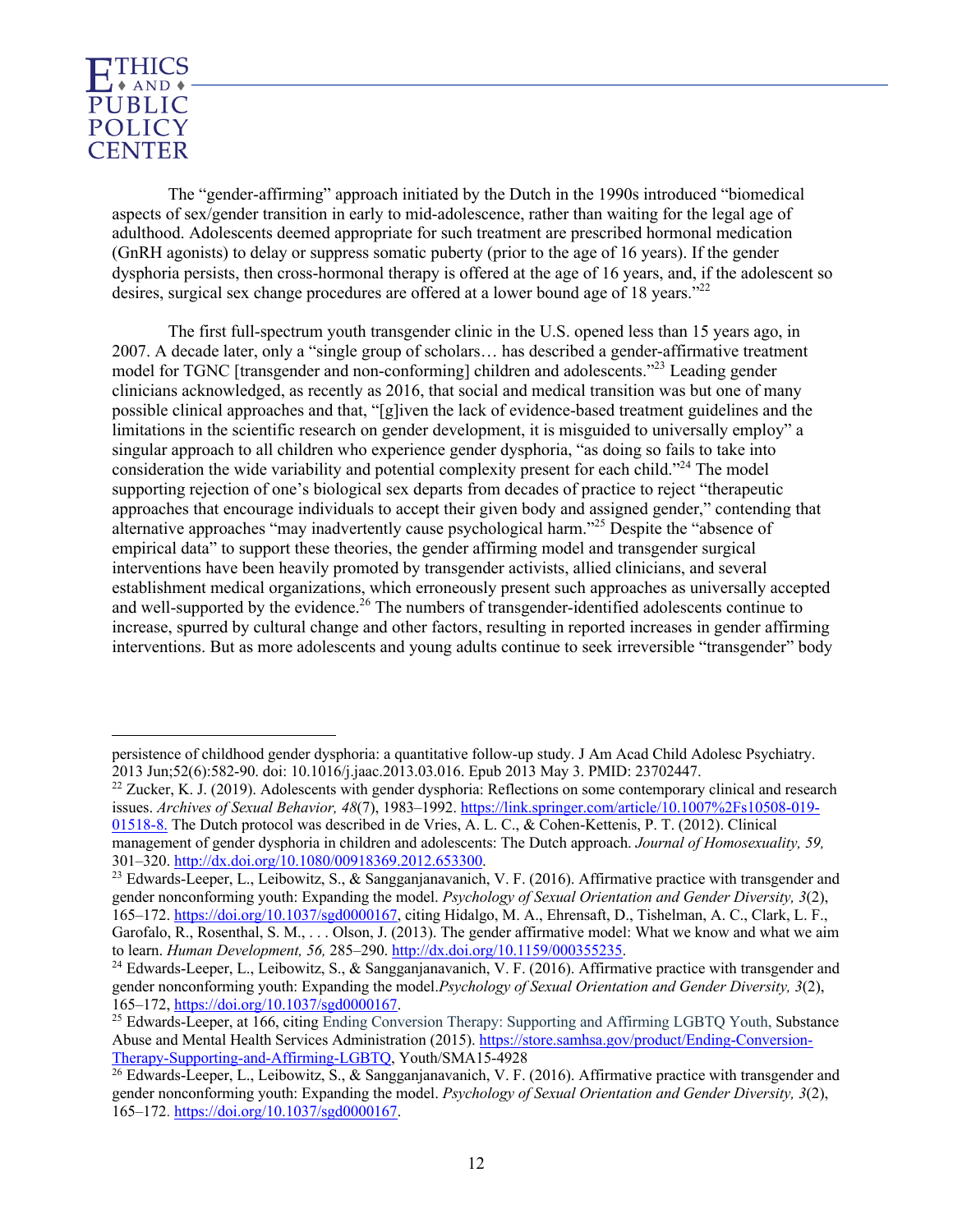

modifications, the associated medical, psychological, and financial costs are rising as well, resulting in regret and growing ranks of detransitioners.<sup>27</sup>

Advocates of social and medical transition claim not only that it represents the standard of care for treating minors diagnosed with gender dysphoria, but also that "anything other than 'affirmative' psychotherapy for gender dysphoria (GD) is harmful and should be banned." Doctors and scientists have described this position as seriously "misguided."<sup>28</sup> Studies purporting to show better mental health outcomes from social and medical transition while framing alternative psychotherapeutic approaches as *per se* harmful are seriously flawed.<sup>29</sup> Relying on data from the 2015 U.S. Transgender Survey, these studies are "compromised by serious methodological flaws, including the use of a biased data sample, reliance on survey questions with poor validity, and the omission of a key control variable, namely subjects' baseline mental health status."<sup>30</sup>

Research on detransitioners makes clear that cross-sex medical and surgical interventions result in significant regret for a significant number of adolescents and young adults. Regret is real, underreported, and likely to increase in a clinical environment where minors bear the weight of self-diagnosis, and professionals must rely on adolescent claims of certainty and consent.<sup>31</sup>

# *"Gender-affirmation" approaches ignore other co-morbidities.*

Although the specific causes of gender dysphoria are often unclear, it is well-documented that children and adolescents experiencing gender dysphoria generally present with multiple co-morbidities,

<sup>&</sup>lt;sup>27</sup> Littman, L. Individuals Treated for Gender Dysphoria with Medical and/or Surgical Transition Who Subsequently Detransitioned: A Survey of 100 Detransitioners. *Arch Sex Behav* **50,** 3353–3369 (2021). https://doi.org/10.1007/s10508-021-02163-w; https://link.springer.com/article/10.1007/s10508-021-02163-w.

<sup>&</sup>lt;sup>28</sup> D'Angelo R, Syrulnik E, Ayad S, Marchiano L, Kenny DT, Clarke P. One Size Does Not Fit All: In Support of Psychotherapy for Gender Dysphoria. Arch Sex Behav. 2021 Jan;50(1):7-16. doi: 10.1007/s10508-020-01844-2. Epub 2020 Oct 21. PMID: 33089441; PMCID: PMC7878242.

 $29$  Turban, J. L., Beckwith, N., Reisner, S. L., & Keuroghlian, A. S. (2020). Association between recalled exposure to gender identity conver- sion efforts and psychological distress and suicide attempts among transgender adults. *JAMA Psychiatry, 77*(1), 68–76. https://doi.org/10.1001/jamapsychiatry.2019.2285.

<sup>30</sup> D'Angelo R, Syrulnik E, Ayad S, Marchiano L, Kenny DT, Clarke P. One Size Does Not Fit All: In Support of Psychotherapy for Gender Dysphoria. Arch Sex Behav. 2021 Jan;50(1):7-16. doi: 10.1007/s10508-020-01844-2. Epub 2020 Oct 21. PMID: 33089441; PMCID: PMC7878242.

<sup>&</sup>lt;sup>31</sup> See the "detransition" studies by Dr. Lisa Littman. Littman L. Individuals Treated for Gender Dysphoria with Medical and/or Surgical Transition Who Subsequently Detransitioned: A Survey of 100 Detransitioners. Arch Sex Behav. 2021 Nov;50(8):3353-3369. doi: 10.1007/s10508-021-02163-w. Epub 2021 Oct 19. PMID: 34665380; PMCID: PMC8604821; Littman L. The Use of Methodologies in Littman (2018) Is Consistent with the Use of Methodologies in Other Studies Contributing to the Field of Gender Dysphoria Research: Response to Restar (2019). Arch Sex Behav. 2020 Jan;49(1):67-77. doi: 10.1007/s10508-020-01631-z. Epub 2020 Jan 17. PMID: 31953699; Littman L (2019) Correction: Parent reports of adolescents and young adults perceived to show signs of a rapid onset of gender dysphoria. PLOS ONE 14(3): e0214157. https://doi.org/10.1371/journal.pone.0214157; Littman L. Parent reports of adolescents and young adults perceived to show signs of a rapid onset of gender dysphoria. PLoS One. 2018 Aug 16;13(8):e0202330. doi: 10.1371/journal.pone.0202330. Erratum in: PLoS One. 2019 Mar 19;14(3):e0214157. PMID: 30114286; PMCID: PMC6095578.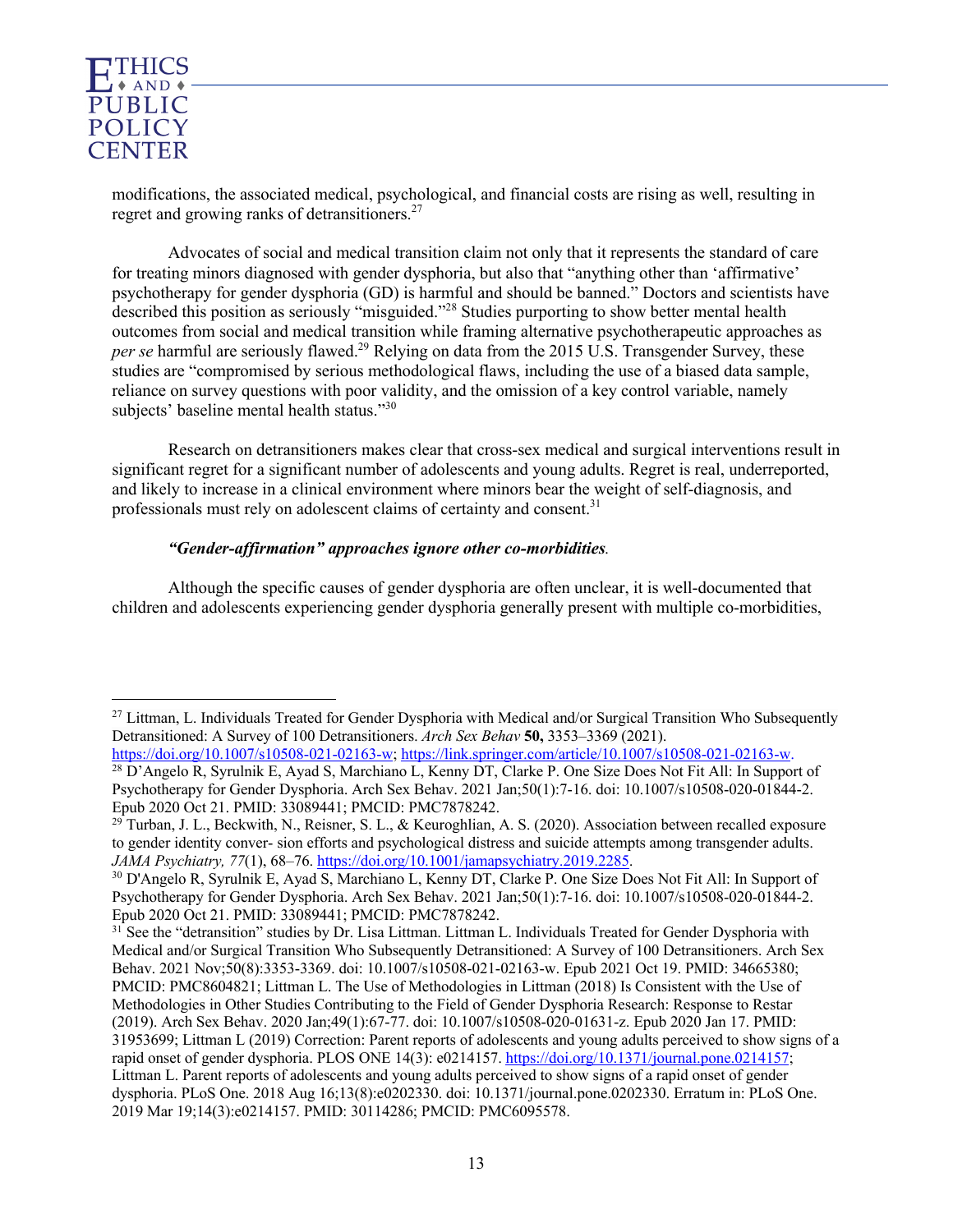

such as depression or anxiety.<sup>32</sup> Many also have suffered from adversity or traumatic childhood events. A recent study of children and adolescents seeking care for gender dysphoria found that "[akin] to children with other forms of psychological distress, children with gender dysphoria" have "multiple interacting risk factors that include at-risk attachment, unresolved loss/trauma, family conflict and loss of family cohesion, and exposure to multiple ACEs [adverse childhood experiences]."33 In light of the complicated histories of transgender-identified persons, writes Dr. Lisa Littman, the minimum level of "adequate" psychotherapy ought to explore "factors that could be misinterpreted as non-temporary gender dysphoria as well as factors that could be underlying causes for gender dysphoria."<sup>34</sup>

The focus on "gender affirmation" to the exclusion of appropriate psychotherapy creates additional psychological risks. Presuming that a minor's dissociative feelings are healthy or indicative of a newly emergent, fixed identity is "dangerous," according to Anna Hutchinson, a veteran NHS gender clinician. It ignores other possible causes, including "autistic-spectrum disorders, depression, trauma or a history of sexual abuse." Foreclosing psychotherapy that explores alternative explanations "goes against what therapy is," says Dr. Hutchinson.<sup>35</sup>

Gender therapists Laura Edwards-Leeper and Erica Anderson warn that transgender-identified minors are receiving "sloppy, dangerous," and "substandard" care" from mental health professionals who practice "gender-affirmative care," because "gender affirming" providers "affirm without question" an adolescent's asserted identity and "assume that a person with gender dysphoria who declares they are transgender is transgender and needs medical interventions immediately.<sup>356</sup>

Requiring insurers and health plans to provide transition counseling, to be followed by hormones and medical procedures, as a one-size-fits-all "solution" to gender dysphoria is arbitrary, capricious, and unsupported by the evidence. Worse, promoting abandonment of one's biological sex to impressionable young people causes significant known harms and obscures underlying causes.

https://doi.org/10.1007/s10508-021-02163-w, https://link.springer.com/article/10.1007/s10508-021-02163-w. <sup>35</sup> Missing the Mark, "A proposed bill on conversion therapy could do more harm than good, The Economist, Dec.

 $32$  A recent study, for example, reported that 87.7% of children and adolescents diagnosed with gender dysphoria had comorbid psychiatric diagnoses, and many had a "history of self-harm, suicidal ideation, or symptoms of distress." Kozlowska K, Chudleigh C, McClure G, Maguire AM, Ambler GR. Attachment Patterns in Children and Adolescents With Gender Dysphoria. Front Psychol. 2021 Jan 12;11:582688. doi: 10.3389/fpsyg.2020.582688. PMID: 33510668; PMCID: PMC7835132; See also, Newcomb, M.E., Hill, R., Buehler, K. *et al.* High Burden of Mental Health Problems, Substance Use, Violence, and Related Psychosocial Factors in Transgender, Non-Binary, and Gender Diverse Youth and Young Adults. *Arch Sex Behav* 49, 645–659 (2020). https://doi.org/10.1007/s10508- 019-01533-9. https://link.springer.com/article/10.1007/s10508-019-01533-9.

<sup>33</sup> Kozlowska K, Chudleigh C, McClure G, Maguire AM, Ambler GR. Attachment Patterns in Children and Adolescents With Gender Dysphoria. Front Psychol. 2021 Jan 12;11:582688. doi: 10.3389/fpsyg.2020.582688. PMID: 33510668; PMCID: PMC7835132.

<sup>&</sup>lt;sup>34</sup> Littman, L. Individuals Treated for Gender Dysphoria with Medical and/or Surgical Transition Who Subsequently Detransitioned: A Survey of 100 Detransitioners. *Arch Sex Behav* 50, 3353–3369 (2021).

<sup>4,</sup> 2021, https://www.economist.com/britain/2021/12/04/a-proposed-bill-on-conversion-therapy-could-do-moreharm-than-good.

<sup>&</sup>lt;sup>36</sup> Abigail Shrier, "Top Trans Doctors Blow the Whistle on 'Sloppy Care," Common Sense, October 4, 2021. https://bariweiss.substack.com/p/top-trans-doctors-blow-the-whistle.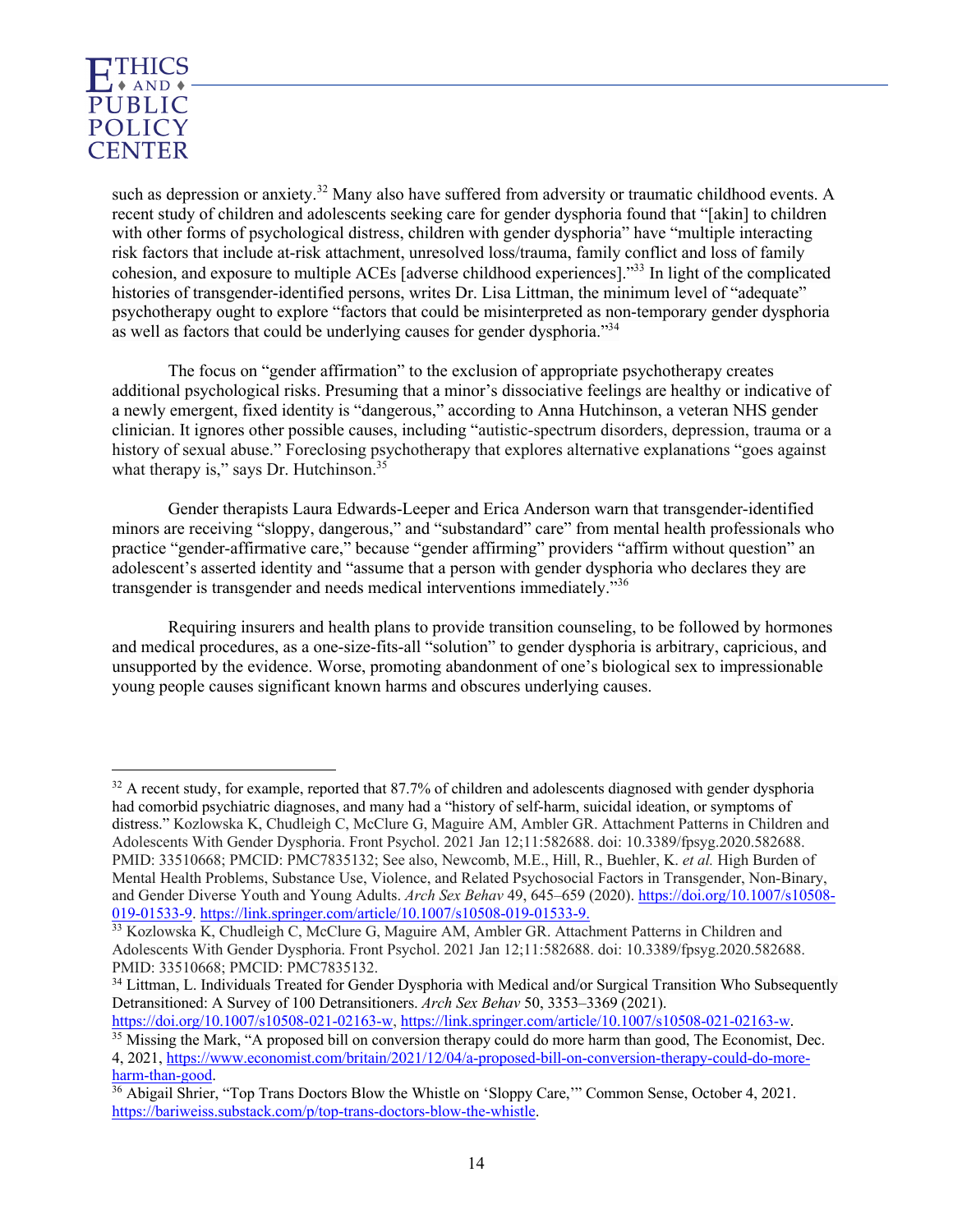

# *Medical risks of transition treatments***.**

Although customary medical competency standards exist through centralized accreditation and testing organizations,<sup>37</sup> there is no formal national medical licensing regime in the United States and medical licensing and discipline remain primarily an exercise of state police power. However, with respect to drugs and biologics, the federal government licenses and approves specific medical uses after the FDA establishes their safety and efficacy under the Food, Drug, and Cosmetic Act.<sup>38</sup> Additionally, the FDA may require certain particularly risky medications to be administered by physicians under tighter protocols called a Risk Evaluation and Mitigation Strategy (REMS).39 Federal law does not prohibit physicians from administering drugs "off-label," that is, for medical or treatment purposes not approved by the FDA, when done in accord with medical judgment and with no illegal purpose.<sup>40</sup>

Drugs currently being used "off-label" to block puberty or to further or induce cross-sex transition for gender identity purposes include Histrelin Acetate, Leuprolide Acetate (puberty blockers); Estradiol, Premarin (estrogen); Androderm, Testosterone Enanthate or Cypionate, Axiron, Testopel, Striant (testosterone); Goserelin Acetate (LHRH antagonists); Depo-Provera, Provera, Prometrium (progestins).

The side effects and harms of these drugs include:

- Permanent infertility
- Serious mental health effects
- Venous thrombosis/thromboembolism
- Increased risk of cardiovascular disease
- Weight gain
- Decreased libido
- Hypertriglyceridemia
- Elevated blood pressure
- Decreased glucose tolerance
- Gallbladder disease
- Benign pituitary prolactinoma
- Lower HDL and elevated triglycerides
- Increased homocysteine levels
- Hepatotoxicity
- Polycythemia
- Sleep apnea

<sup>38</sup> 21 U.S.C. § 301 *et seq.*

<sup>40</sup> There are however strict limits on promotion of off-label uses of drugs by physicians. *See* Syed, Dixson, Constantino and Regan, *The Law and Practice of Off-Label Prescribing and Physician Promotion*, Journal of the American Academy of Psychiatry and the Law (November 2020). http://jaapl.org/content/early/2020/11/24/JAAPL.200049-20.

<sup>&</sup>lt;sup>37</sup> For *e.g.*, accreditation by the Council for Graduate Medical Education and the Liaison Committee on Medical Education, the Centers for Medicare & Medicaid Services' (CMS) Graduate Medical Education standards, and widespread use of the United States Medical Licensure Examinations or the Comprehensive Osteopathic Medical Licensing Examination.

<sup>39</sup> *See* https://www.fda.gov/drugs/drug-safety-and-availability/risk-evaluation-and-mitigation-strategies-rems.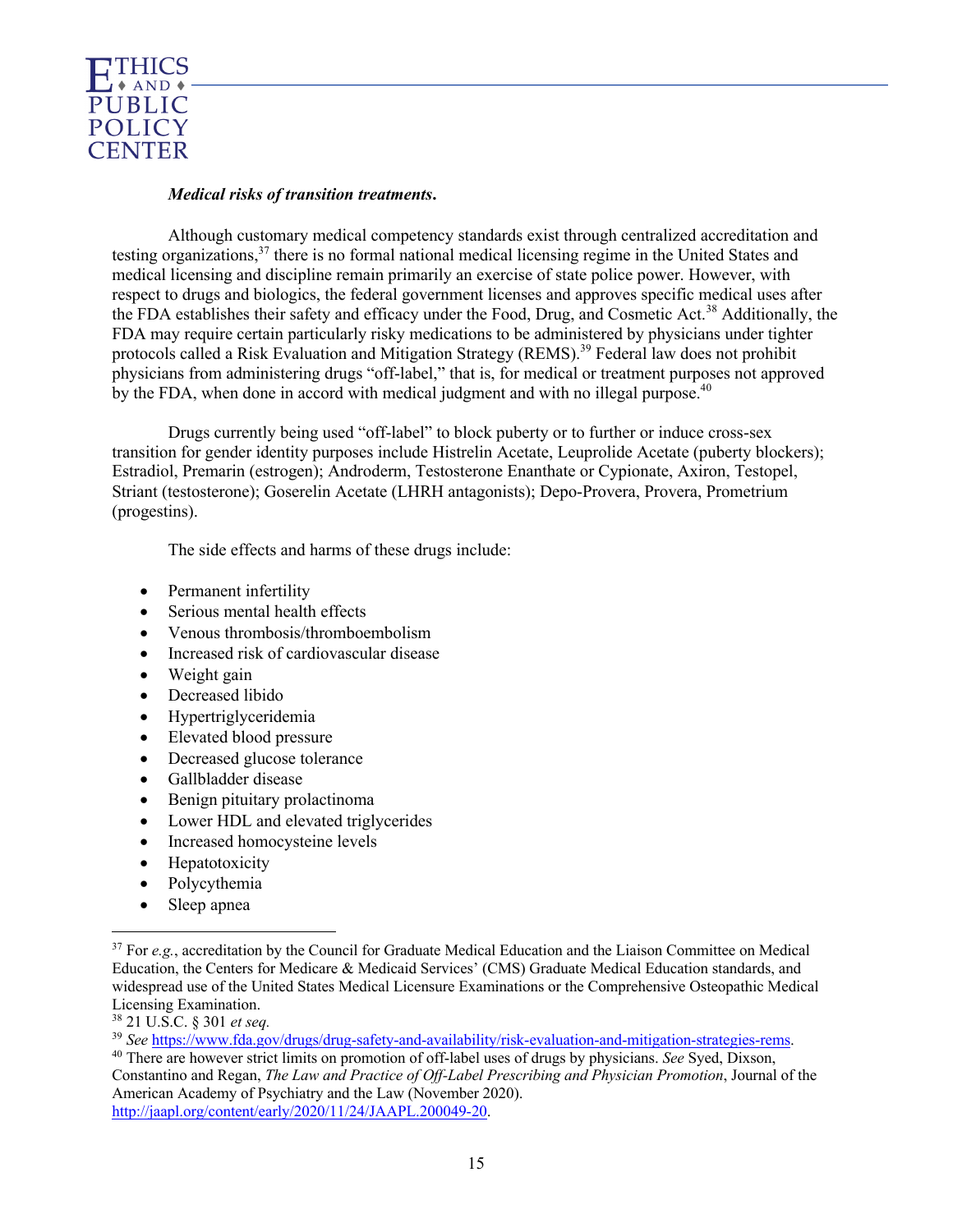

- Insulin resistance
- Chronic pelvic pain
- Increased cancer and stroke risk. $41$

The side effects of surgical interventions for gender affirming purposes such as hysterectomy, oophorectomy, metoidioplasty, orchiectomy, penectomy, phalloplasty, vaginoplasty, and mastectomy are serious and include some of the above as well as many others associated with major surgery including increased risk of death.

In terms of any potentially offsetting mental health benefits of medical gender transition interventions, such as greater psychic well-being and reduced suicide rates, there is insufficient rigorous data to recommend such interventions as a federally-recognized standard of care. On August 30, 2016, the Centers for Medicare & Medicaid Services (CMS) declined to issue a National Coverage Determination on sex-reassignment surgery for Medicare beneficiaries with gender dysphoria ''because the clinical evidence is inconclusive.<sup>''42</sup> CMS determined, ''[b]ased on an extensive assessment of the clinical evidence,'' that ''there is not enough high quality evidence to determine whether gender reassignment surgery improves health outcomes for Medicare beneficiaries [which include non-seniors] with gender dysphoria and whether patients most likely to benefit from these types of surgical intervention can be identified prospectively.''

Similarly, in a 2018 Department of Defense (DOD) report on the diagnosis of gender dysphoria, which included input from both transgender individuals and medical professionals with experience in the care and treatment of individuals with gender dysphoria, DOD found that there is "considerable scientific uncertainty and overall lack of high quality scientific evidence demonstrating the extent to which transition-related treatments, such as cross-sex hormone therapy and sex reassignment surgery interventions which are unique in psychiatry and medicine—remedy the multifaceted mental health problems associated with gender dysphoria."<sup>43</sup>

In 2020 the Office for Civil Rights at the U.S. Department of Health and Human Services (HHS), addressed whether Section 1557 of the Affordable Care Act required health insurers to cover transgender procedures and treatments and doctors to perform and administer them.<sup>44</sup> HHS again concluded that there is no federally-recognized or required standard of medical necessity for transgender procedures undertaken to ameliorate symptoms of gender dysphoria.<sup>45</sup>

<sup>41</sup> Timothy Cavanaugh, M.D., *Cross-Sex Hormone Therapy*, FENWAY HEALTH (2015). https://www.lgbtqiahealtheducation.org/wp-content/uploads/Cross-Sex-Hormone-Therapy1.pdf.

<sup>&</sup>lt;sup>42</sup> CMS, "Decision Memo for Gender Dysphoria and Gender Reassignment Surgery" (CAG–00446N) (Aug. 30, 2016), https://www.cms.gov/medicare-coverage-database/view/ncacal-decisionmemo.aspx?proposed=Y&NCAId=282.

<sup>&</sup>lt;sup>43</sup> Department of Defense, "Report and Recommendations on Military Service by Transgender Persons" (Feb. 22, 2018), 5.

<sup>44</sup> 42 U.S.C. § 18116.

<sup>&</sup>lt;sup>45</sup> HHS found "there is no medical consensus to support one or another form of treatment for gender dysphoria" and that a prior HHS regulating coverage and performance of sex-reassignment surgeries "relied excessively on the conclusions of an advocacy group (WPATH) rather than on independent scientific fact-finding—such as the factfinding that CMS undertook in deciding to not issue a National Coverage Determination with respect to sex reassignment surgeries (as discussed above) due to insufficient proof of medical necessity." 85 F.R. 37187.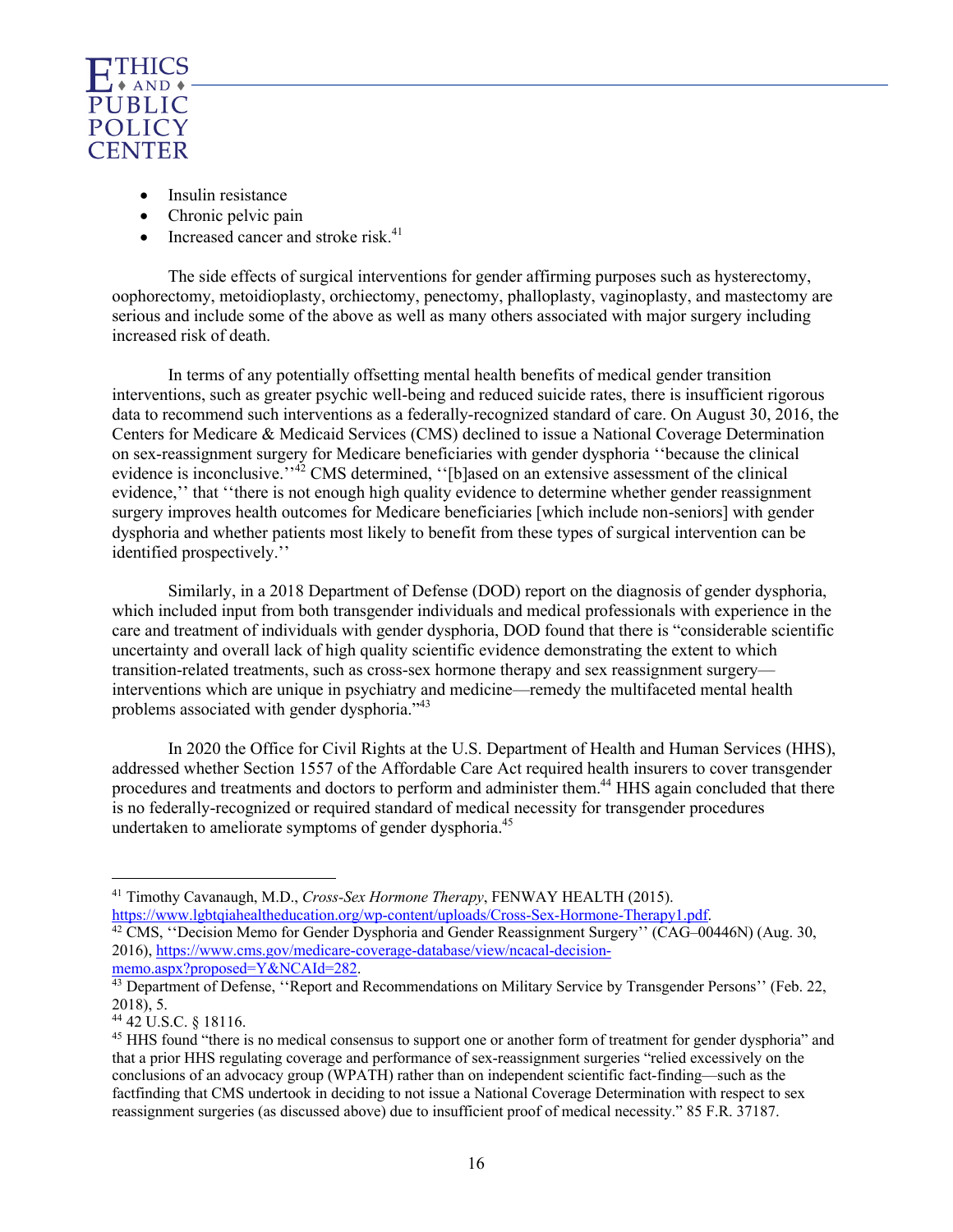

Off-label prescription of FDA-approved drugs, while a fairly common practice, does put medical practitioners at significantly greater risk of liability for any resultant harms, especially where there has not been a standard of care established for such off-label usage.<sup>46</sup> Transgender drugs and surgeries resulting in permanent and dramatic physical, psychological, and behavioral changes should still be considered experimental given the paucity of long-term studies on their effects with respect to adults and given the mixed results of the studies that do exist. These deficiencies are doubly magnified with respect to children.<sup>47</sup>

# *Medical risks of transition treatments for children and adolescents***.**

It is well known that symptoms of gender dysphoria in children naturally resolve with little to no intervention in 61-98% of cases and that once a child is placed on transition, including through medical intervention, the odds of persistence skyrocket.<sup>48</sup> Because up to 98% of gender dysphoric children are better off physically and psychologically *without* medical intervention towards transition, the burden lies squarely on the agency to justify how off label use of drugs and hormones and experimental surgeries on minors must now be mandated as an essential health benefit. It cannot possibly meet that burden. Yet the proposed rule does not even acknowledge the unique risks and vulnerabilities faced by children who are being recklessly pushed into transition treatments that will scar them, literally and physically, for life. Instead it proposed to mandate coverage for such treatments as an essential health benefit, without any distinction based on age or maturity.

Medical and surgical "transition" interventions are controversial, not well-supported by evidence, and expose children and adolescents to lifelong harm. The number of children and adolescents diagnosed with gender dysphoria or identifying as "transgender" has risen dramatically over the past decade, becoming "an international phenomenon, observed all across North America, Europe, Scandinavia, and elsewhere."49 The typical patient profile also has changed markedly: until recently, patients seeking treatment for gender dysphoria were usually either adult males or very young children, mostly boys. Today, the typical patient is an adolescent, usually female.<sup>50</sup> Alongside the explosive growth in genderdysphoric or transgender-identified children and adolescents, the worlds of psychology and medicine

https://segm.org/NICE\_gender\_medicine\_systematic\_review\_finds\_poor\_quality\_evidence.

<sup>46</sup> *See e.g.*, James B. Riley, Jr. • P. Aaron Basilius, "Physicians' liability for off-label prescriptions," *Hematology & Oncology News & Issues*, May/June 2007. https://www.mcguirewoods.com/news-

resources/publications/health\_care/off\_label.pdf.

<sup>&</sup>lt;sup>47</sup> *New Systematic Reviews of Puberty Blockers and Cross-Sex Hormones Published by NICE*, Society for Evidence Based Gender Medicine (March 31, 2021).

<sup>48</sup> Thomas D. Steensma, Ph.D., Jenifer K. McGuire, Ph.D. M.P.H., *et al*. "Factors Associated With Desistence and Persistence of Childhood Gender Dysphoria: A Quantitative Follow-Up Study," 52(6) Journal of the American Academy of Child & Adolescent Psychiatry 582–90 (2013).

 $^{49}$  Zucker, K. J. (2019). Adolescents with gender dysphoria: Reflections on some contemporary clinical and research issues. *Archives of Sexual Behavior, 48*(7), 1983–1992. https://link.springer.com/article/10.1007%2Fs10508-019- 01518-8.

 $\frac{50}{10}$  Zucker, K. J. (2019). Adolescents with gender dysphoria: Reflections on some contemporary clinical and research issues. *Archives of Sexual Behavior, 48*(7), 1983–1992. https://link.springer.com/article/10.1007%2Fs10508-019- 01518-8.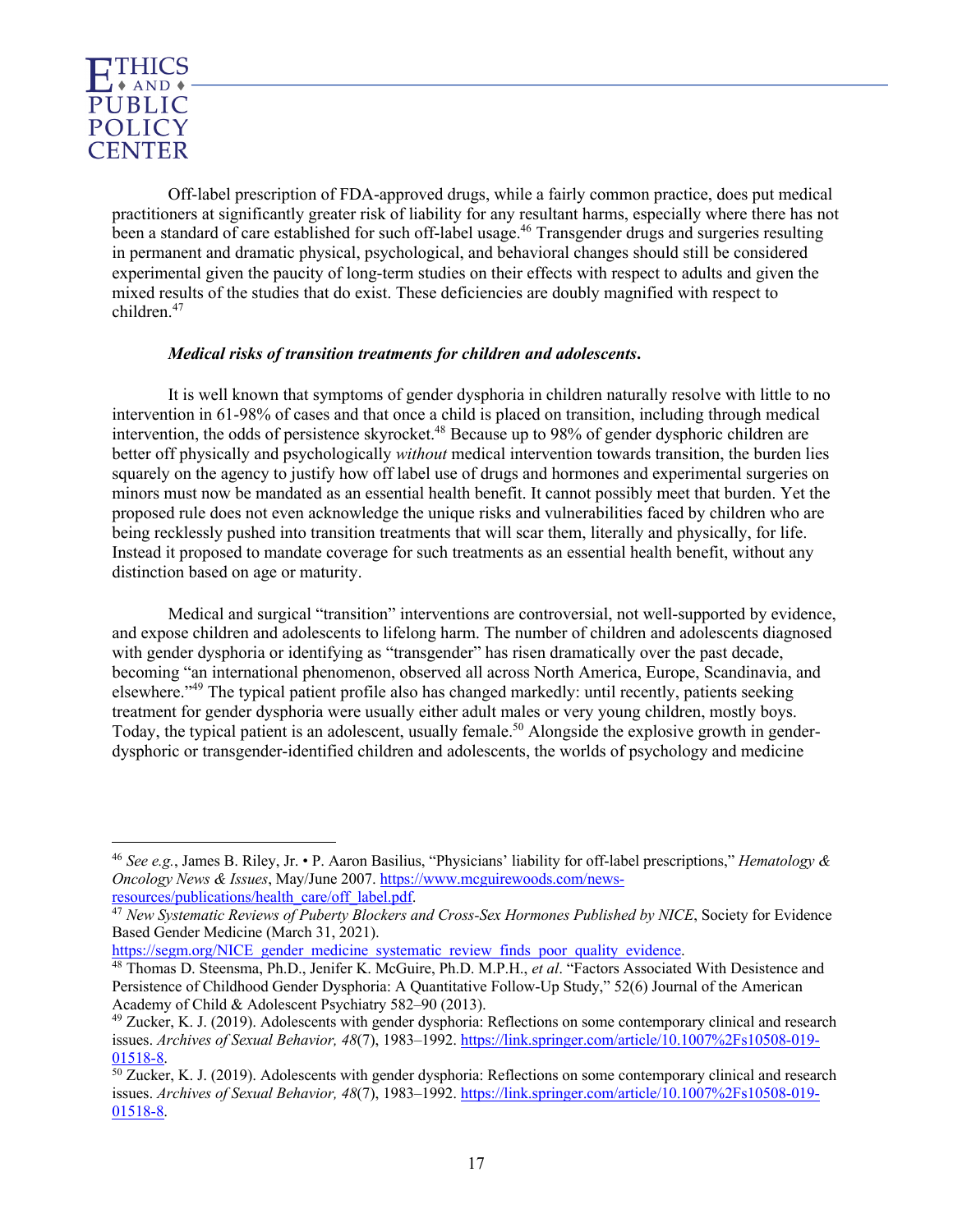

have witnessed a sea change in the dominant clinical approach towards these issues—changes which raise serious ethical questions. $51$ 

The use of puberty blockers (GnRHa) in children, popularized by the Dutch protocol, initially was represented as "safe and fully reversible, but there is now emerging evidence of their adverse effects.<sup>"52</sup> Below we identify many of these adverse effects of puberty blockers.

- Studies show puberty blockers affect adolescent bone growth and bone density.<sup>53</sup>
- Puberty suppression in early puberty (as opposed to mid or late puberty), followed by cross-sex hormones, causes measurable changes to the adolescent's hip bone geometry.<sup>54</sup>
- At least one study indicates puberty blockers affect cognition and brain maturation.<sup>55</sup>
- Other risks associated with puberty blockers include "altered adult height, and impaired special memory."<sup>56</sup>
- Studies show that nearly all (98-100%) of children who undergo "gender-affirming" puberty suppression continue on to cross-sex hormones and persist in transgender identification.<sup>57</sup>

<sup>53</sup> Klink, D., Caris, M., Heijboer, A., van Trotsenburg, M., & Rotteveel, J. (2015). Bone mass in young adulthood following gonadotropin- releasing hormone analog treatment and cross-sex hormone treat- ment in adolescents with gender dysphoria. *Journal of Clinical Endocrinology & Metabolism, 100*(2), E270–E275. https://doi.

<sup>54</sup> van der Loos MA, Hellinga I, Vlot MC, et al. Development of Hip Bone Geometry During Gender-Affirming Hormone Therapy in Transgender Adolescents Resembles That of the Experienced Gender When Pubertal Suspension Is Started in Early Puberty. Journal of Bone and Mineral Research : the Official Journal of the American Society for Bone and Mineral Research. 2021 May;36(5):931-941. DOI: 10.1002/jbmr.4262. PMID: 33507568; PMCID: PMC8247856.

<sup>55</sup> Schneider, M. A., Spritzer, P. M., Soll, B., Fontanari, A., Carneiro, M., Tovar-Moll, F., Costa, A. B., da Silva, D. C., Schwarz, K., Anes, M., Tramontina, S., & Lobato, M. (2017). Brain Maturation, Cognition and Voice Pattern in a Gender Dysphoria Case under Pubertal Suppression. *Frontiers in human neuroscience*, *11*, 528.

https://doi.org/10.3389/fnhum.2017.00528, https://www.ncbi.nlm.nih.gov/pmc/articles/PMC5694455/

<sup>56</sup> Hruz, P. W. (2020). Deficiencies in Scientific Evidence for Medical Management of Gender Dysphoria. *The Linacre Quarterly*, *7*(1), 34–42. https://doi.org/10.1177/0024363919873762.

https://doi.org/10.1371/journal.pone.0243894. Similarly, Dutch researchers found nearly 97% of adolescents who received puberty blockers proceeded to cross-sex hormones. Brik T, Vrouenraets LJJJ, de Vries MC, Hannema SE.

<sup>51</sup> Robles M. The Bioethical Dilemma of Gender-Affirming Therapy in Children and Adolescents. *The Linacre Quarterly*. 2021;88(3):259-271. doi:10.1177/0024363921989475,

https://doi.org/10.1177/0024363921989475;Griffin, L., Clyde, K., Byng, R., & Bewley, S. (2021). Sex, gender and gender identity: A re-evaluation of the evidence. *BJPsych Bulletin, 45*(5), 291-299. doi:10.1192/bjb.2020.73, https://pubmed.ncbi.nlm.nih.gov/32690121/.

<sup>52</sup> D'Angelo R, Syrulnik E, Ayad S, Marchiano L, Kenny DT, Clarke P. One Size Does Not Fit All: In Support of Psychotherapy for Gender Dysphoria. Arch Sex Behav. 2021 Jan;50(1):7-16. doi: 10.1007/s10508-020-01844-2. Epub 2020 Oct 21. PMID: 33089441; PMCID: PMC7878242.

org/10.1210/jc.2014-2439; Joseph, T., Ting, J., & Butler, G. (2019). The effect of GnRH analogue treatment on bone mineral density in young adolescents with gen- der dysphoria: Findings from a large national cohort. *Journal of Pediatric Endocrinology and Metabolism, 32*(10), 1077–1081. https://doi.org/10.1515/jpem-2019-0046.

 $57$  See, for example, this study from the Tavistock and Portman NHS Gender Identity Development Service (UK), which found 98% of adolescents who underwent puberty suppression continued on to cross-sex hormones.

Carmichael, P., Butler, G., Masic, U., Cole, T. J., De Stavola, B. L., Davidson, S., Skageberg, E. M., Khadr, S., & Viner, R. M. (2021). Short-term outcomes of pubertal suppression in a selected cohort of 12 to 15 year old young people with persistent gender dysphoria in the UK. *PloS one*, *16*(2), e0243894.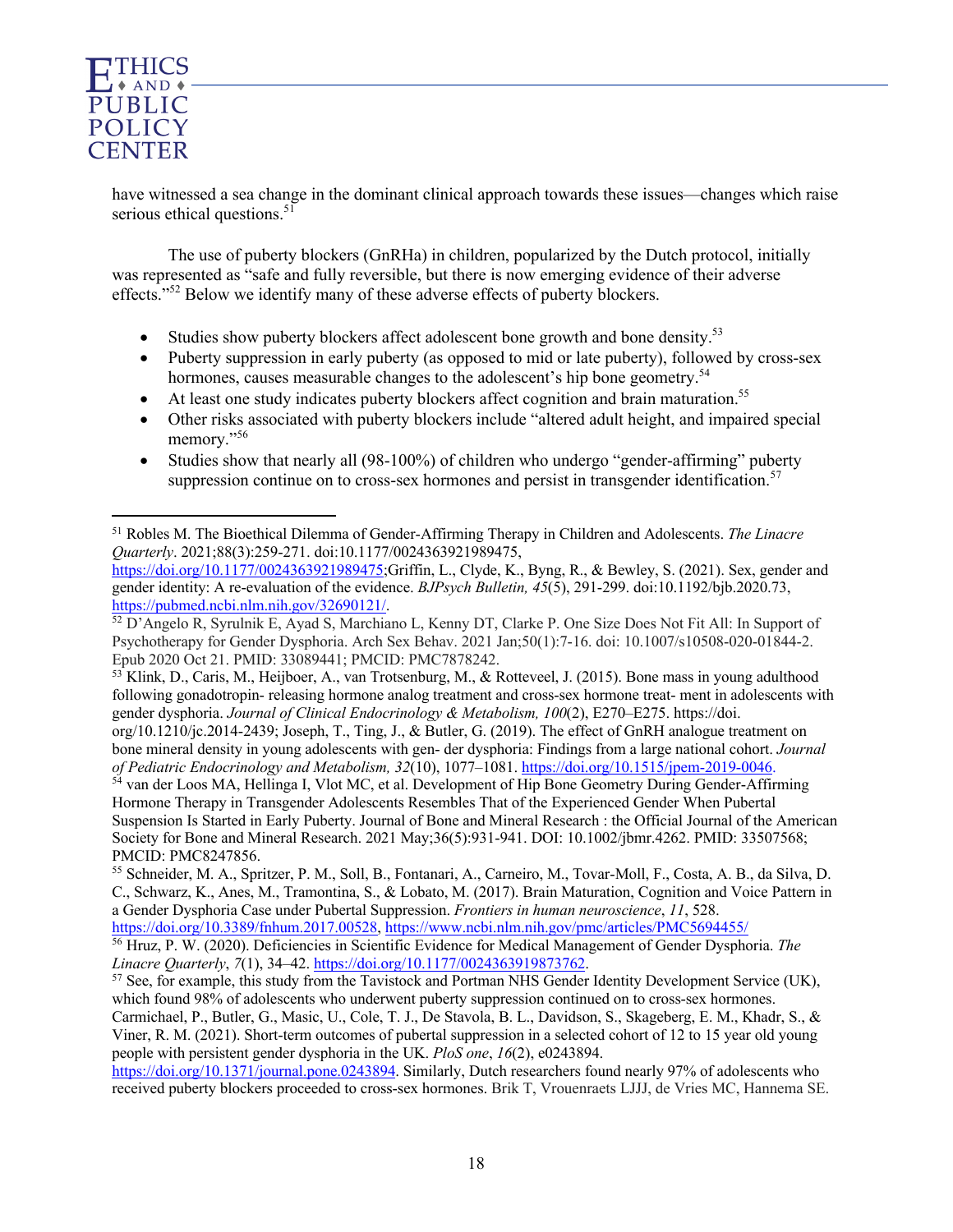

- This high persistence rate stands in stark contrast to the outcomes for children who are allowed to progress through natural puberty, which resolves their gender dysphoria in the majority of cases.<sup>58</sup>
- Puberty suppression appears to consolidate a child's cross-sex identification, prevent the resolution of gender dysphoria, and lead towards a lifelong dependency on cross-sex hormones and other medical interventions.<sup>59</sup>
- Even if puberty suppression is discontinued, the child's development (cognitive, emotional, and social, as well as physical) is affected, as "the interruption of a normal developmental process, which is time-dependent, cannot be 'reversed."<sup>60</sup>
- Further, puberty blockers generally fail to lessen the child's gender dysphoria and results are mixed in terms of effects on mental health.<sup>61</sup>
- When puberty blockers are initiated before sexual maturation of genitals and reproductive organs is complete, introducing cross-sex hormones renders the child permanently sterile.<sup>62</sup>

<sup>58</sup> Kenneth J. Zucker (2018): The myth of persistence: Response to "A critical commentary on follow-up studies and 'desistance' theories about transgender and gender non- conforming children" by Temple Newhook et al. (2018), International Journal of Transgenderism, DOI: 10.1080/15532739.2018.1468293; Singh Devita, Bradley Susan J., Zucker Kenneth J. (2021) A Follow-Up Study of Boys With Gender Identity Disorder, Front. Psychiatry, 29 March 2021, https://doi.org/10.3389/fpsyt.2021.632784; *see also* Steensma, T. D., R. Biemond, F. de Boer, and P. T. Cohen- Kettenis 2011. "Desisting and Persisting Gender Dys- phoria after Childhood: A Qualitative Follow-Up Study." Clinical Child Psychology and Psychiatry 16: 499–516. doi: 10.1177/1359104510378303. Steensma, T. D., J. K. McGuire, B. P. Kreukels, A. J. Beek- man, and P. T. Cohen-Kettenis 2013. "Factors Associ- ated with Desistence and Persistence of Childhood Gender Dysphoria: A Quantitative Follow-Up Study." Journal of the American Academy of Child and Adoles- cent Psychiatry 52:582–90. doi: 10.1016/j.jaac.

<sup>59</sup> de Vries, A. L. C., McGuire, J. K., Steensma, T. D., Wagenaar, E. C. F., Doreleijers, T. A. H., & Cohen-Kettenis, P. T. (2014). Young adult psychological outcome after puberty suppression and gender reassignment. *Pediatrics, 134*(4), 696–704. https://publications.aap.org/pediatrics/article-abstract/134/4/696/32932/Young-Adult-

Trajectories of Adolescents Treated with Gonadotropin-Releasing Hormone Analogues for Gender Dysphoria. Arch Sex Behav. 2020 Oct;49(7):2611-2618. doi: 10.1007/s10508-020-01660-8. Epub 2020 Mar 9. PMID: 32152785; PMCID: PMC7497424.

Psychological-Outcome-After-Puberty?redirectedFrom=fulltext Carmichael P, Butler G, Masic U, Cole TJ, De Stavola BL, Davidson S, Skageberg EM, Khadr S, Viner RM. Short-term outcomes of pubertal suppression in a selected cohort of 12 to 15 year old young people with persistent gender dysphoria in the UK. PLoS One. 2021 Feb 2;16(2):e0243894. doi: 10.1371/journal.pone.0243894. PMID: 33529227; PMCID: PMC7853497.

<sup>60</sup> Hruz PW. Deficiencies in Scientific Evidence for Medical Management of Gender Dysphoria. Linacre Q. 2020 Feb;87(1):34-42. doi: 10.1177/0024363919873762. Epub 2019 Sep 20. PMID: 32431446; PMCID: PMC7016442.

<sup>61</sup> Carmichael, P., Butler, G., Masic, U., Cole, T. J., De Stavola, B. L., Davidson, S., Skageberg, E. M., Khadr, S., & Viner, R. M. (2021). Short-term outcomes of pubertal suppression in a selected cohort of 12 to 15 year old young people with persistent gender dysphoria in the UK. *PloS one*, *16*(2), e0243894.

https://doi.org/10.1371/journal.pone.0243894. de Vries ALC, Steensma TD, Doreleijers TAH, and Cohen-Kettenis PT. Puberty suppression in adolescents with gender identity disorder: A prospective follow‐up study. J Sex Med 2011;8:2276–2283**.**

<sup>62</sup> S. Levine (2017), *Ethical Concerns About Emerging Treatment Paradigms for Gender Dysphoria*, J. OF SEX & MARITAL THERAPY at 7 ("*Ethical Concerns*") http://dx.doi.org/10.1080/0092623X.2017.1309482. Baram, S., Myers, S. A., Yee, S., & Librach, C. L. (2019). Fertility preservation for transgender adolescents and young adults: a systematic review. *Human Reproduction Update*, *25*(6), 694–716. https://doi.org/10.1093/humupd/dmz026.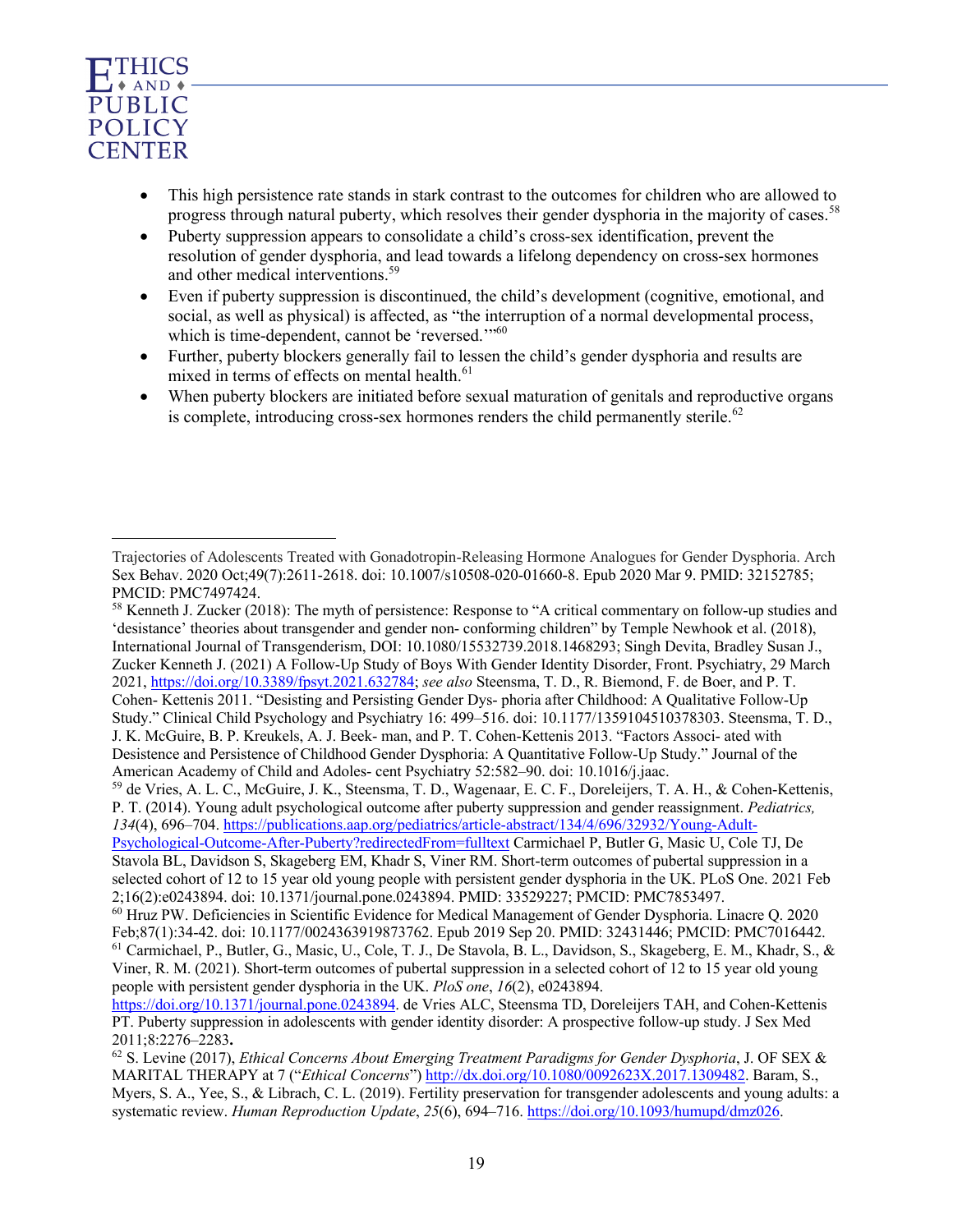

- Puberty blocking may impair the child's later sexual functioning as an adult as well, a fact now admitted by several leading gender clinicians.<sup>63</sup>
- The long-term effects of puberty blockers remain unknown.<sup>64</sup>

There are also many adverse effects of cross-sex hormones.

- Cross-sex hormones disrupt the function of gonads "and the signals that regulate human reproduction. The infertility that results can be irreversible, particularly where this intervention is undertaken prior to full gonadal maturation."<sup>65</sup> In addition, "androgen levels achieved in female patients given testosterone exceed those observed in women with polycystic ovarian syndrome and frequently reach levels seen in androgen-secreting tumors with associated cardiovascular risk ...Males receiving estrogen have a fivefold increase in the incidence of thromboembolic stroke.... Adverse metabolic effects that increase the risk of cardiovascular disease have also been reported."
- Cross-sex hormones carry numerous health risks and cause many irreversible changes in adolescents' bodies, including genital or vaginal atrophy, hair loss (or gain), voice changes, and impaired fertility. They also increase cardiovascular risks and cause liver and metabolic changes.<sup>66</sup>
- The flood of opposite sex hormones has variable emotional and psychological effects as well.
- The use of cross-sex hormones in adolescent females worsens gender dysphoria, particularly as it relates to the adolescents' breasts ("chest dysphoria"), leading them to seek double mastectomies for relief.<sup>67</sup>
- The gender affirming model recommends performing mastectomies on the healthy breasts of adolescent girls in order to address emotional discontent. This is an unethical practice described by psychotherapist Alison Clayton as nothing less than "dangerous medicine."68
- The World Professional Association for Transgender Health (WPATH) recently released its proposed "Standards of Care Version 8," which lower the recommended ages for adolescents to receive cross-sex hormones to age 14, double mastectomy ("chest masculinization") to age 15,

<sup>63</sup> Abigail Shrier, "Top Trans Doctors Blow the Whistle on 'Sloppy Care,'" Common Sense, October 4, 2021. https://bariweiss.substack.com/p/top-trans-doctors-blow-the-whistle. Bell v. Tavistock and Portman Trust, High Court of Justice, Royal Courts of Justice, January 12, 2020; https://www.judiciary.uk/wpcontent/uploads/2020/12/Bell-v-Tavistock-Judgment.pdf.

<sup>&</sup>lt;sup>64</sup> There are no long-term, rigorous studies on the safety and outcomes of using puberty blockers to disrupt natural puberty in healthy but dysphoric children for an extended time.

<sup>65</sup> Hruz, citing Hembree, W. C., P. T. Cohen-Kettenis, L. Gooren, S. E. Hannema, W. J. Meyer, M. H. Murad, S. M. Rosenthal, J. D. Safer, V. Tangpricha, and G. G. T'Sjoen. 2017. "Endocrine Treatment of Gender-

Dysphoric/gender- Incongruent Persons: An Endocrine Society Clinical Practice Guideline." Journal of Clinical Endocrinology and Metabolism 102:3869–903. doi: 10.1210/jc.2017- 01658.

<sup>66</sup> Blog, "Gender-affirming hormone in children and adolescents," BMJ EBM Spotlight. February 25, 2019. https://blogs.bmj.com/bmjebmspotlight/2019/02/25/gender-affirming-hormone-in-children-and-adolescentsevidence-review/.

 $67$  Olson-Kennedy J, Warus J, Okonta V, et al. Chest reconstruction and chest dysphoria in transmasculine minors and young adults: Compari- sons of nonsurgical and postsurgical cohorts. JAMA Pediatr 2018;172: 431e6. <sup>68</sup> Clayton, A. The Gender Affirmative Treatment Model for Youth with Gender Dysphoria: A Medical Advance or Dangerous Medicine?. *Arch Sex Behav* (2021). https://doi.org/10.1007/s10508-021-02232-0.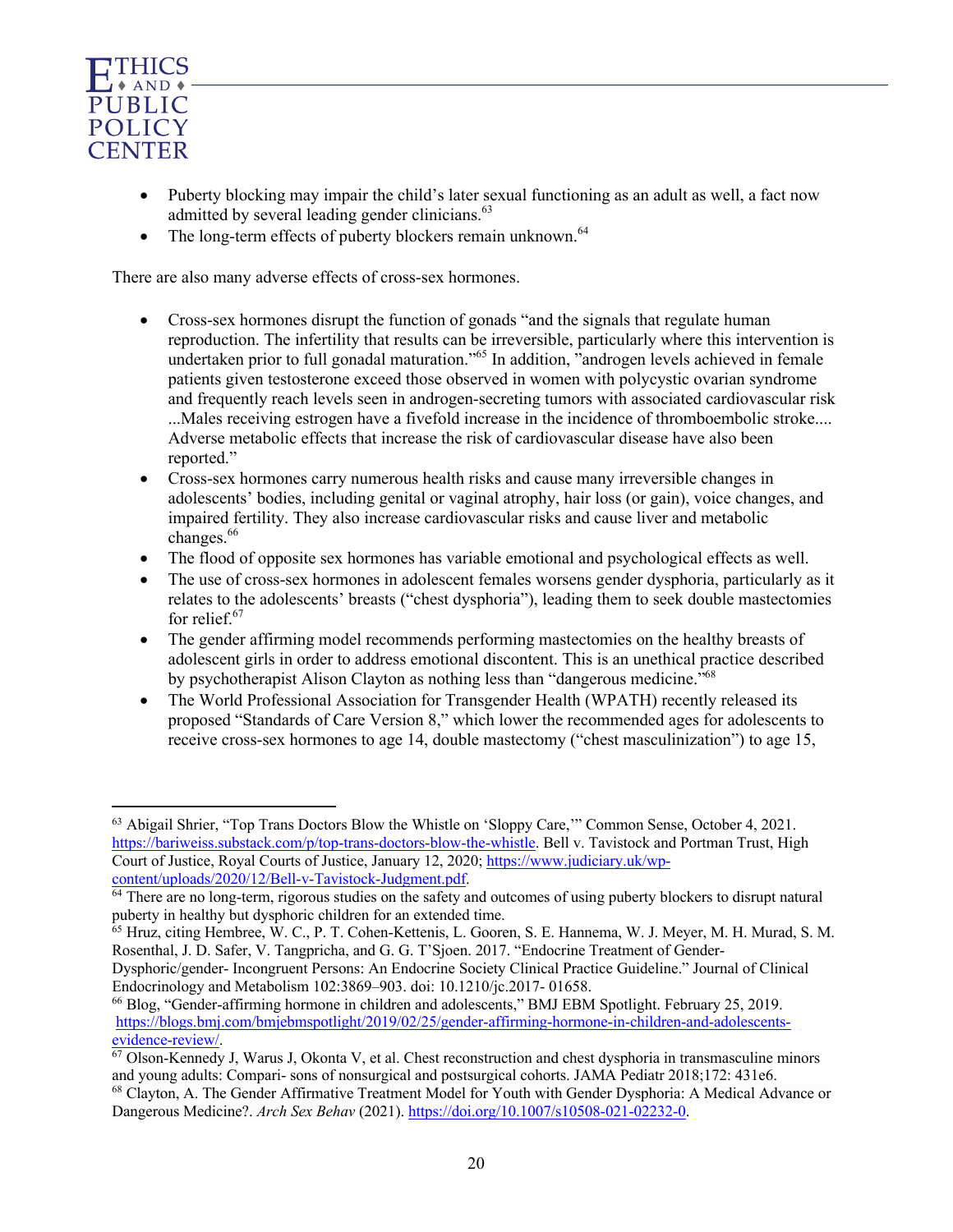

male breast augmentation and facial surgery to age 16, and removal of testes, vagina, or uterus to age 17, with flexibility to provide these gender affirming interventions at even younger ages.<sup> $69$ </sup>

# *Experience of "detransitioners" provide the compelling evidence of the harms of transitioning.*

In *Irreversible Damage: The Transgender Craze Seducing Our Daughters* (Regnery 2020), Abigail Shrier documents the phenomenon occurring across the country where whole groups of female friends from middle school, high school, and college come out as "transgender." Shrier argues the vast majority of these girls have been infected by a "social contagion." Many have been and will be pushed to start the transition process—including medically unnecessary double mastectomies and puberty blocker that can cause permanent infertility—only to realize too late that they are not transgender.

Providing insurance coverage of transition procedures for minors will only exacerbate the number of minors—especially girls—who transition only to later regret it but too late to reverse the damage done.

A 2021 study by Dr. Lisa Littman sheds light on the experiences of "de-transitioners" (detransitioners are individuals who "experienced gender dysphoria, chose to undergo medical and/or surgical transition and then detransitioned by discontinuing medications, having surgery to reverse the effects of transition, or both"). At the time they transitioned, 71% believed that transitioning was their only option to feel better, and two-thirds believed it would eliminate or reduce their gender dysphoria.<sup>70</sup>

The experiences of detransitioners also raise serious questions about the nature of gender affirming care, which quickly affirms a young person's declaration of a transgender identity (with no questions asked) and often accepts the person's self-diagnosis of gender dysphoria, without exploring their reasons for transitioning, alternative ways of coping with gender dysphoria, or the possibility that trauma or mental health issues lie at the root of their distress.

For example, 56.7% of detransitioners in Littman's study believe they received inadequate mental health assessments before transitioning and "65.3% reported that their clinicians did not evaluate whether their desire to transition was secondary to trauma or a mental health condition." One-third reported feeling pressure to transition, sometimes even from physicians or counselors. 46% reported that, in hindsight, the pre-transition counseling they received oversold the benefits of transition and 26% felt the risks were glossed over. 50% found that transitioning did not, in fact, help their gender dysphoria.<sup>71</sup>

Perhaps most troubling, the majority of detransitioners (58.0%) believe now that their "*gender dysphoria was caused by trauma or a mental health condition," and* over half felt that "the process of transitioning delayed or prevented them from dealing with or being treated for trauma or a mental health condition." For these young people, the promises of gender affirming care proved empty, leading them to detransition: "I slowly began addressing the mental health conditions and traumatic experiences that

<sup>69</sup> WPATH Standards of Care, Version 8, Draft for Public Comment, December 2021, "Adolescent" Chapter, p. 3. https://www.wpath.org/soc8.

 $\frac{70}{10}$  Littman L. (2021). Individuals Treated for Gender Dysphoria with Medical and/or Surgical Transition Who Subsequently Detransitioned: A Survey of 100 Detransitioners. *Archives of sexual behavior*, *50*(8), 3353–3369. https://doi.org/10.1007/s10508-021-02163-w.

 $\frac{71}{11}$  Littman L. (2021). Individuals Treated for Gender Dysphoria with Medical and/or Surgical Transition Who Subsequently Detransitioned: A Survey of 100 Detransitioners. *Archives of sexual behavior*, *50*(8), 3353–3369. https://doi.org/10.1007/s10508-021-02163-w.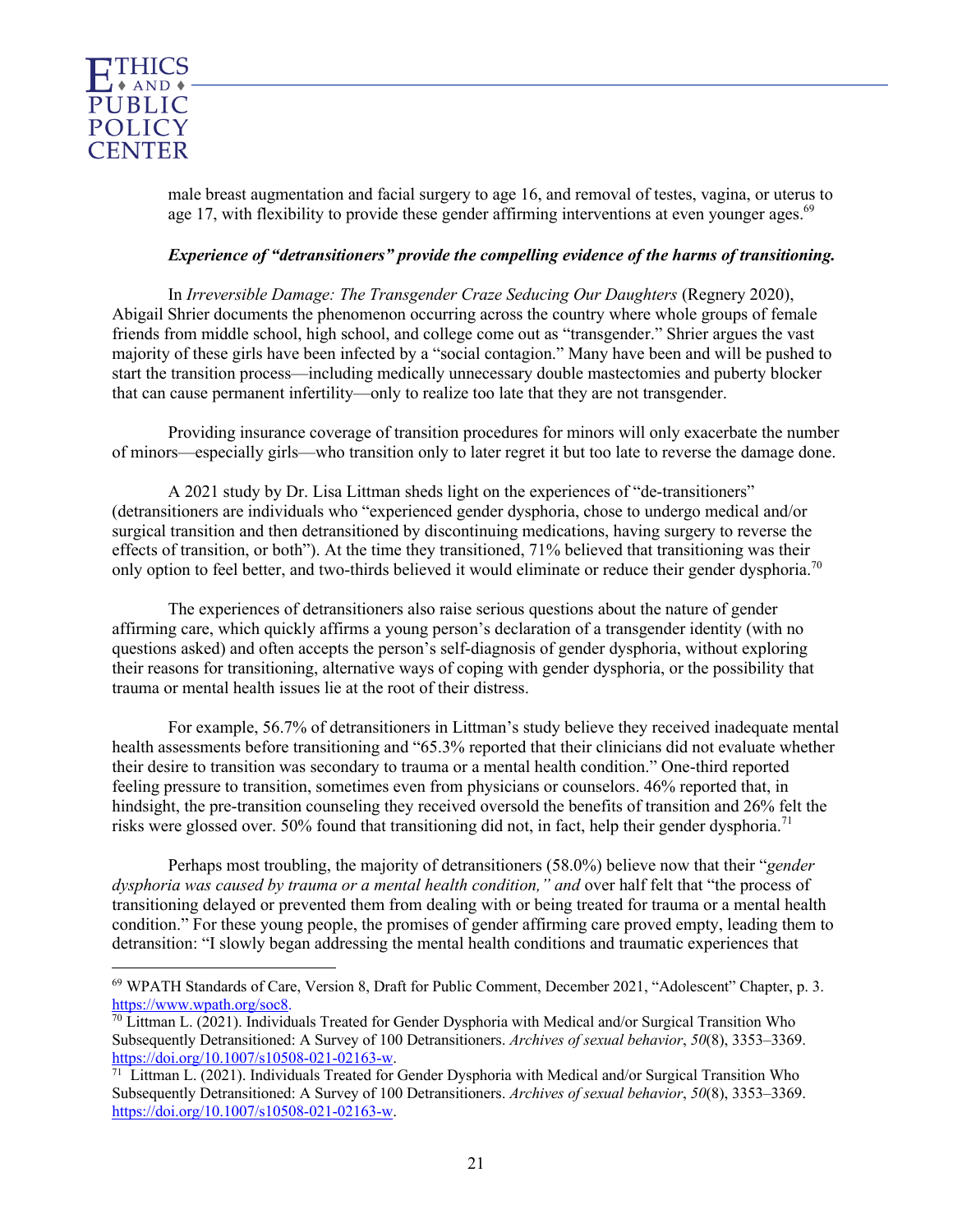

caused such a severe disconnect between myself and my body…"; "I was starting to become critical of transition because I felt that many people were doing it out of self-hatred and started to realize that applied to me as well"; "I was deeply uncomfortable with my secondary sex characteristics, which I now understand was a result of childhood trauma and associating my secondary sex characteristics with those events."72

In *When Harry Became Sally*, undersigned author, Ryan T. Anderson, recounts several stories of those who have "detransitioned." He summarizes some of the common themes from the stories: "Many people report feeling pressured into transitioning, as if it were their only real option. They regret that medical professionals never explored the underlying psychological issues. They detransitioned because they didn't find the peace and wholeness they desired by changing their bodies, but did find it when they were able to address past trauma in their lives and come to a better understanding of gender. Many of these people regret the damage done to their bodies and their lost fertility. They feel they were too young to be making such life-altering decisions. They blame a society that was hostile to people like them particularly to people with same-sex attractions and other gender-nonconforming people—as they believe this hostility contributed to their thinking that transition was the only option."<sup>73</sup>

Below is one such story:

[I]n 2017, the UK *Guardian* ran an op-ed by someone who had started transitioning as a teenager and came to regret it as an adult. This time it was a girl who spent her childhood as a tomboy, and then as a teen started to live as a boy and began hormonal and surgical treatment:

It wasn't until I was 15 that I found out about transitioning. Everything fell into place: this was who I was. I realised I could have the body I wanted. When I went to my GP, aged 17, I was told I was too old to refer to children's services and too young to be seen as an adult; I didn't get my first appointment until three months after my 18th birthday.

After months of waiting and appointments, none of which included counselling, I finally started on testosterone gel, later switching to injections. It was a huge thing when, at university, my voice broke, and my figure started changing: my hips narrowed, my shoulders broadened. It felt right. Passing as a man, I felt safer in public places, I was taken more seriously when I spoke, and I felt more confident.

Then I had chest surgery. It was botched and I was left with terrible scarring; I was traumatised. For the first time, I asked myself, "What am I doing?" I delayed the next steps of hysterectomy and lower surgery, after looking into phalloplasty and realising that I was going to need an operation every 10 years to replace the erectile device.

For many people, surgery goes well as a cosmetic matter, but a botched surgery led this anonymous author to question what she was doing in the first place. And as she notes in her narrative, the medical professionals never provided any counseling to help her understand why she had felt so strongly

<sup>72</sup> Littman L. (2021). Individuals Treated for Gender Dysphoria with Medical and/or Surgical Transition Who Subsequently Detransitioned: A Survey of 100 Detransitioners. *Archives of sexual behavior*, *50*(8), 3353–3369. https://doi.org/10.1007/s10508-021-02163-w.

<sup>&</sup>lt;sup>73</sup> RYAN T. ANDERSON, WHEN HARRY BECAME SALLY: RESPONDING TO THE TRANSGENDER MOMENT 52 (2018).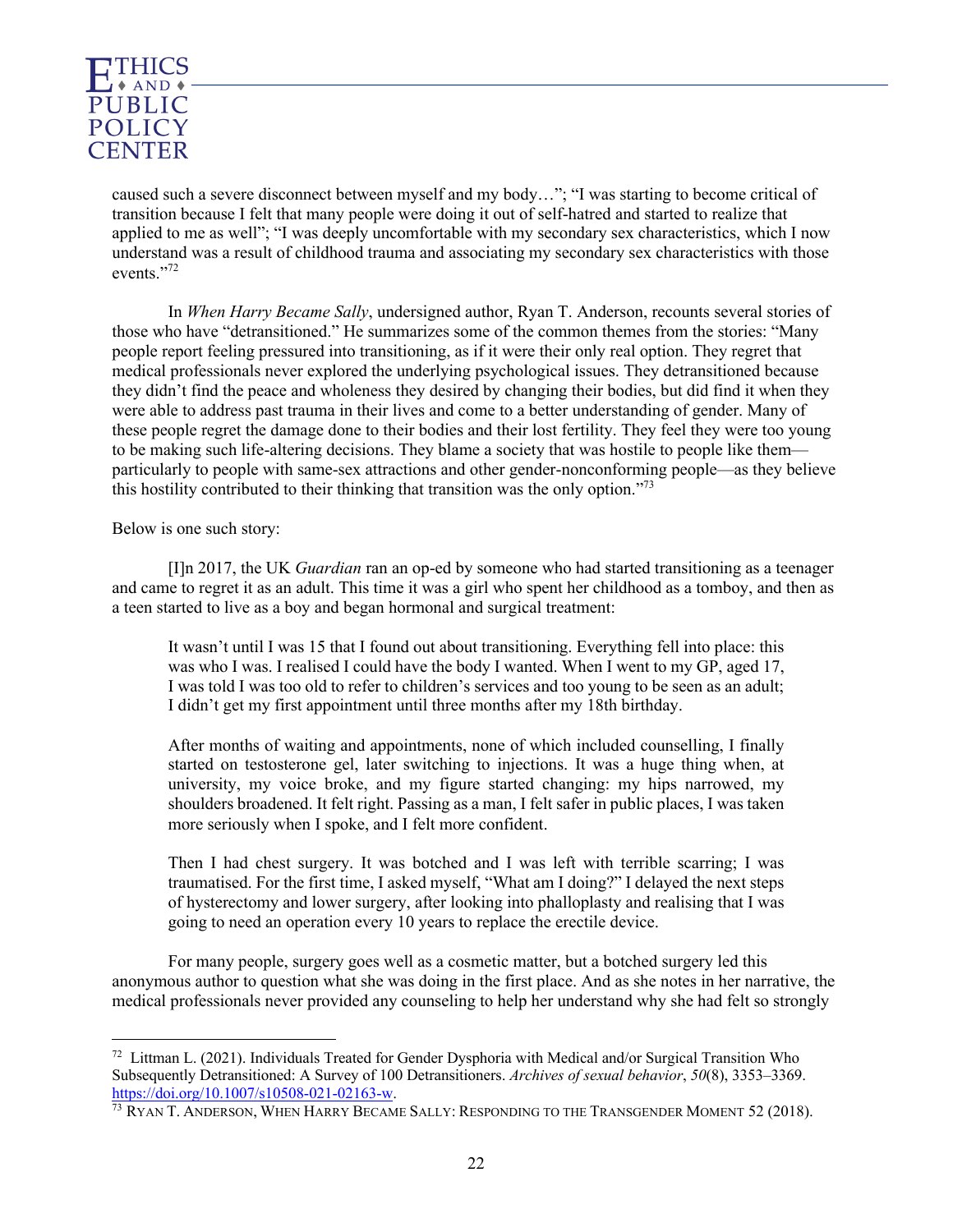

that she wanted to be a man. "I had assumed the problem was in my body. Now I saw that it wasn't being female that was stopping me from being myself; it was society's perpetual oppression of women. Once I realised this, I gradually came to the conclusion that I had to detransition." Here's how that process went:

I have come off testosterone and, as my body has resumed production of its own hormones, I have become someone female who looks like a man. I will always have a broken voice and will never regrow breasts, but my hips and thighs are getting bigger. Being male was more comfortable for me, but remaining on hormones means I would have continued to focus on my body as the problem—when I don't believe it belongs there. What feels easiest isn't always what's right.

I made the best possible decision in poisoned circumstances, and if I hadn't had treatment when I did, I might not be alive. But I do feel very sad when I think of my fertility: I want to be a parent one day, but it's likely that being on testosterone has made that more difficult. I'm now in my late 20s and won't know until I try to have children.

I feel happy for those people transition has helped, but I think there should be more emphasis on counselling, and that [transitioning] should be seen as the last resort. Had that been the case for me, I might not have transitioned. I was so focused on trying to change my gender, I never stopped to think about what gender meant.

The themes expressed in these newspaper accounts are echoed over and over in YouTube videos and blog posts by people who have transitioned only to discover that changing the body did not help the psyche. It may have seemed like the easiest solution to their distress, but "what feels easiest isn't always right," as the *Guardian* op-ed pointed out. Many of these people end up detransitioning and learning to embrace their bodily sex. No two people are the same—whether they've transitioned or not, whether they've detransitioned or not.<sup>74</sup>

This story is not unlike that Keira Bell also from the UK who transition as a teen, but came to regret it. She recounts her experience below:

I began seeing a psychologist through the National Health Service, or NHS. When I was 15—because I kept insisting that I wanted to be a boy—I was referred to the Gender Identity Development Service, at the Tavistock and Portman clinic in London. There, I was diagnosed with gender dysphoria, which is psychological distress because of a mismatch between your biological sex and your perceived gender identity.

By the time I got to the Tavistock, I was adamant that I needed to transition. It was the kind of brash assertion that's typical of teenagers. What was really going on was that I was a girl insecure in my body who had experienced parental abandonment, felt alienated from my peers, suffered from anxiety and depression, and struggled with my sexual orientation.

After a series of superficial conversations with social workers, I was put on puberty blockers at age 16. A year later, I was receiving testosterone shots. When 20, I had a double

<sup>74</sup> RYAN T. ANDERSON, WHEN HARRY BECAME SALLY: RESPONDING TO THE TRANSGENDER MOMENT 50–51 (2018) (internal citations omitted).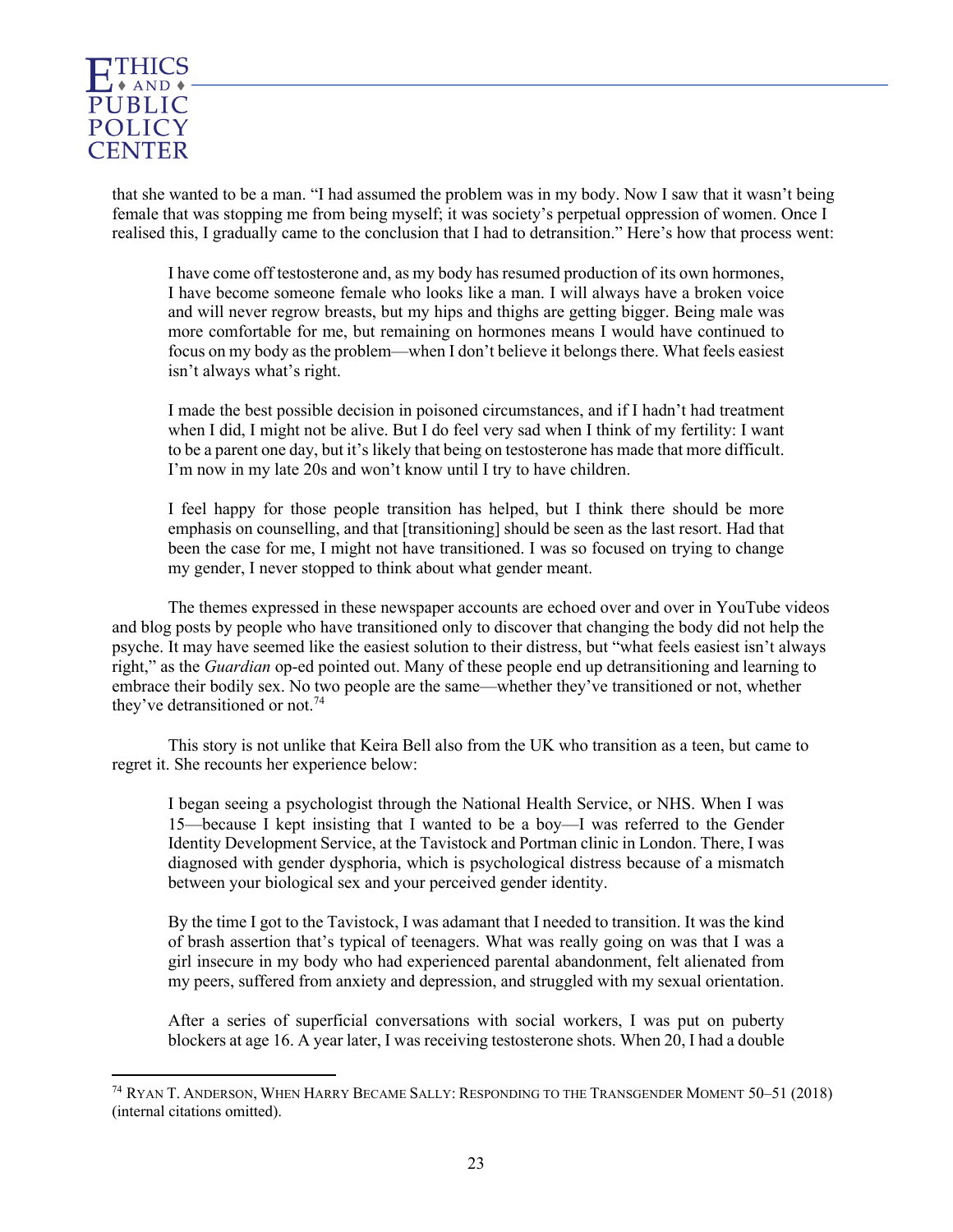

mastectomy. By then, I appeared to have a more masculine build, as well as a man's voice, a man's beard, and a man's name: Quincy, after Quincy Jones.

But the further my transition went, the more I realized that I wasn't a man, and never would be. We are told these days that when someone presents with gender dysphoria, this reflects a person's "real" or "true" self, that the desire to change genders is set. But this was not the case for me. As I matured, I recognized that gender dysphoria was a symptom of my overall misery, not its cause.

Five years after beginning my medical transition to becoming male, I began the process of detransitioning. A lot of trans men talk about how you can't cry with a high dose of testosterone in your body, and this affected me too: I couldn't release my emotions. One of the first signs that I was becoming Keira again was that—thankfully, at last—I was able to cry. And I had a lot to cry about.

**The consequences of what happened to me have been profound**: possible infertility, loss of my breasts and inability to breastfeed, atrophied genitals, a permanently changed voice, facial hair. When I was seen at the Tavistock clinic, I had so many issues that it was comforting to think I really had only one that needed solving: I was a male in a female body. But it was the job of the professionals to consider all my co-morbidities, not just to affirm my naïve hope that everything could be solved with hormones and surgery.<sup>75</sup>

Bell sued the gender clinic, Tavistock and Portman, arguing that minors under 18 are not competent to give consent to the administration of puberty blocking drugs, the information given to minors by the clinic is misleading and insufficient to ensure that minors are able to give informed consent, and that such actions result in a violation of the minors' rights under Article 8 of the European Convention for the Protection of Human Rights and Fundamental Freedoms.76 The High Court held:

A child under 16 may only consent to the use of medication intended to suppress puberty where he or she is competent to understand the nature of the treatment. That includes an understanding of the immediate and long-term consequences of the treatment, the limited evidence available as to its efficacy or purpose, the fact that the vast majority of patients proceed to the use of cross-sex hormones, and its potential life changing consequences for a child. There will be enormous difficulties in a child under 16 understanding and weighing up this information and deciding whether to consent to the use of puberty blocking medication. It is highly unlikely that a child aged 13 or under would be competent to give consent to the administration of puberty blockers. It is doubtful that a child aged 14 or 15 could understand and weigh the long-term risks and consequences of the administration of puberty blockers.

<sup>75</sup> Keira Bell, *Keira Bell: My Story*, PERSUASION (Apr. 7, 2021), https://www.persuasion.community/p/keira-bellmy-story (emphasis in original).

<sup>76</sup> *Bell v. Tavistock & Portman NHS Foundation Trust* (Jan. 12, 2020), https://www.bailii.org/ew/cases/EWHC/Admin/2020/3274.html.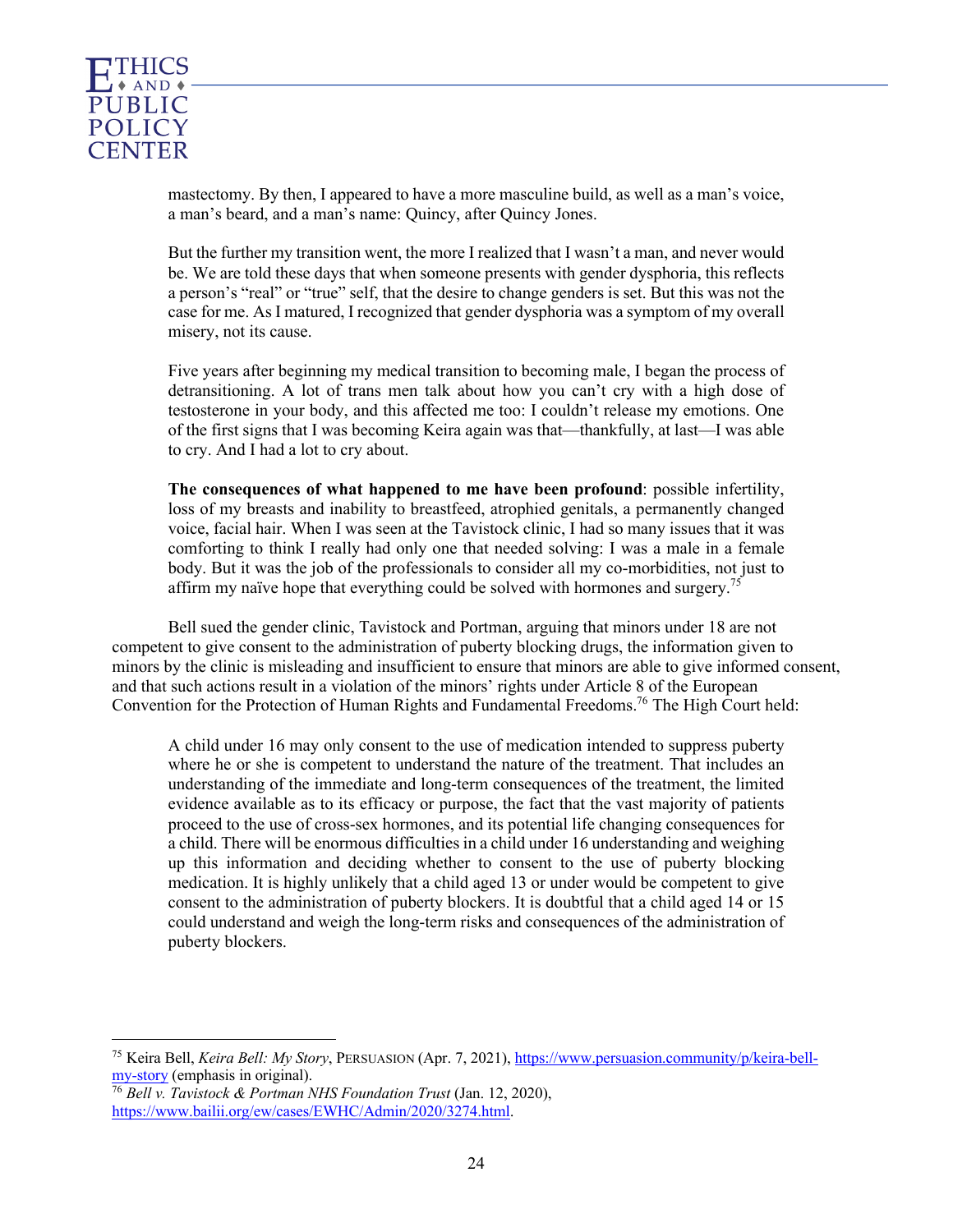

The court found that minors lacked capacity to consent to transgender treatments that cause sterility and impair sexual function.<sup>77</sup>

The costs faced by those who transition because it would be covered by insurance only to later regret their decision must be taken into consideration in the regulatory impact analysis.

#### *The long-term outcomes of transitioning are not promising.*

Forty-one percent of all adults who identify as transgender attempt suicide at some point in their lives, and those who have had genital surgery are nineteen times more likely than the general population to die by suicide.<sup>78</sup> Other recent studies of adults found similar results after transotion surgeries: suicide risks and mental health issues remain high.<sup>79</sup> As clinical and ethical concerns over the outcomes of transition have escalated, Extensive psychotherapy, open to exploring alternative diagnoses and noninvasive ways of managing gender dysphoria, is emerging as the first-line response to adolescent identity distress.<sup>80</sup>

A 2021 Dutch study examining mortality trends over five decades among transgender-identified adults using transgender hormones found no decline in mortality risk, in spite of liberalizing cultural trends and the advent of transgender treatment. Mortality rates among females identifying as transgender men exceeded rates for non-transgender females and showed high rates of "non-natural" causes of death. Similarly, mortality rates for males identifying as transgender women exceeded the general population

 $77$  For a time, the U.K. determined that children under 16 were categorically incapable of consenting to permanent life-altering medical transition to treat gender dysphoria in the case of *Bell v. Tavistock* (2020), but the decision was overturned. *See* https://www.judiciary.uk/wp-content/uploads/2020/12/Bell-v-Tavistock-Judgment.pdf, and https://www.judiciary.uk/wp-content/uploads/2021/09/Bell-v-Tavistock-judgment-170921.pdf, respectively.The decision was later reversed on procedural grounds, and is currently on further appeal.

<sup>78</sup> Dhejne, C, Lichtenstein, P, Boman, M, Johansson, ALV, Långström, N, Landén, M. Long-term follow-up of transsexual persons undergoing sex reassignment surgery: cohort study in Sweden. Scott J, editor. PLoS ONE 2011; 6(2): e16885.

<sup>79</sup> D'Angelo, R., Syrulnik, E., Ayad, S., Marchiano, L., Kenny, D. T., & Clarke, P. (2020). One Size Does Not Fit All: In Support of Psychotherapy for Gender Dysphoria. *Archives of Sexual Behavior*,

https://doi.org/10.1007/s10508-020-01844-2. Wiepjes, C. M., den Heijer, M., Bremmer, M. A., Nota, N. M., de Blok, C., Coumou, B., & Steensma, T. D. (2020). Trends in suicide death risk in transgender people: results from the Amsterdam Cohort of Gender Dysphoria study (1972-2017). *Acta psychiatrica Scandinavica*, *141*(6), 486–491. https://doi.org/10.1111/acps.13164.

<sup>&</sup>lt;sup>80</sup> For example, see the following recent publications: Malone, W., D'Angelo, R., Beck, S., Mason, J., & Evans, M. (2021). Puberty blockers for gender dysphoria: the science is far from settled. *The Lancet Child & Adolescent Health*, *5*(9), e33–e34,https://doi.org/10.1016/S2352-4642(21)00235-2; Griffin, L., Clyde, K., Byng, R., & Bewley, S. (2020). Sex, gender and gender identity: a re-evaluation of the evidence. *BJPsych Bulletin*, 1–9,

https://doi.org/10.1192/bjb.2020.73; Entwistle K. Debate: Reality check - Detransitioner's testimonies require us to rethink gender dysphoria. Child Adolesc Ment Health. 2021 Feb;26(1):15-16. doi: 10.1111/camh.12380. Epub 2020 May 14. PMID: 32406585. https://pubmed.ncbi.nlm.nih.gov/32406585/.

Hruz, P. W. (2020). Deficiencies in Scientific Evidence for Medical Management of Gender Dysphoria. The Linacre Quarterly, 87(1), 34–42. https://doi.org/10.1177/0024363919873762; Levine, S.B. Reflections on the Clinician's Role with Individuals Who Self-identify as Transgender. *Arch Sex Behav* 50, 3527–3536 (2021).

https://doi.org/10.1007/s10508-021-02142-1. Levine SB. Correction to: Reflections on the Clinician's Role with Individuals Who Self-identify as Transgender. Archives of Sexual Behavior. 2021 Nov;50(8):3537. DOI: 10.1007/s10508-021-02195-2. PMID: 34725753.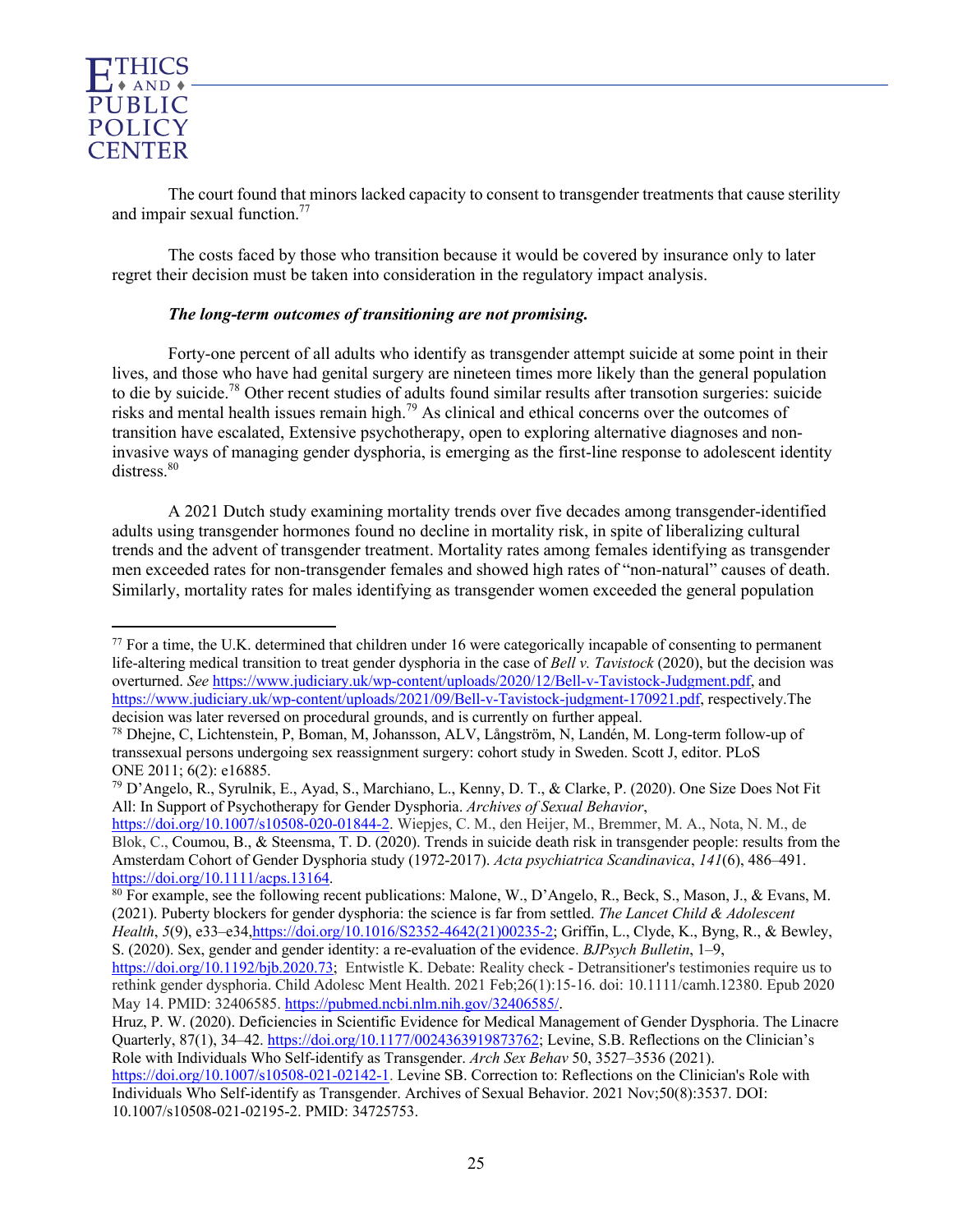

morality rates for males; causes of death were attributed to of cardiovascular disease, lung cancer, HIVrelated disease, and suicide.<sup>81</sup>

A 2020 large Dutch study followed transgender-identified persons for a median of 10 years follow-up and found that suicide deaths for males identifying as "transwomen" slightly decreased over time but remained unchanged for females identifying as transgender men. Additionally, the study found high suicide rates among transgender-identified persons compared to the Dutch general population, in spite of treatment. Suicides occurred at all stages of transition, with the average time to suicide approximately six years after transition treatments were begun.<sup>82</sup>

# *Recent international reconsideration of transition in minors.*

The unethical nature of these interventions has drawn global attention, leading health authorities in Finland, Sweden, and the UK to end or curtail gender-affirming interventions for minors.<sup>83</sup> Some countries that pioneered social and medical transition interventions are now scaling back due to the widespread harms they have inflicted on children. For example, the Karolinska Hospital in Sweden has ended the practice of prescribing puberty blockers and cross-sex hormones to gender-dysphoric patients under the age of 18 after having been a world-leading provider of such treatments.<sup>84</sup> State medical authorities in Finland revised treatment guidelines in June 2020 to disfavor medical interventions for treatment of gender dysphoria in minors and prioritize psychotherapy as the first-line treatment for gender dysphoric minors.<sup>85</sup>

A Swedish teen who underwent medical transition and then de-transitioned after suffering substantial bodily harm describes the "gender affirming" medical protocol this way: "They're experimenting on young people...we're guinea pigs." $86$ 

As discussed above, a landmark case against the National Health Service in 2020 by "detransitioner" Keira Bell found that minors lacked capacity to consent to gender affirming treatments that cause sterility and impair sexual function, causing the NHS to suspend the use of puberty blockers

https://www.svtplay.se/video/33358590/uppdrag-granskning/mission-investigate-trans-children-avsnitt-1.

<sup>81</sup> Christel JM de Blok, Chantal M Wiepjes, Daan M van Velzen, Annemieke S Staphorsius, Nienke M Nota, Louis JG Gooren, Baudewijntje PC Kreukels, Martin den Heijer, Mortality trends over five decades in adult transgender people receiving hormone treatment: a report from the Amsterdam cohort of gender dysphoria, The Lancet Diabetes & Endocrinology, Volume 9, Issue 10, 2021, Pages 663-670, ISSN 2213-8587, https://doi.org/10.1016/S2213- 8587(21)00185-6; https://www.sciencedirect.com/science/article/pii/S2213858721001856.

<sup>82</sup> Wiepjes CM, den Heijer M, Bremmer MA, Nota NM, de Blok CJM, Coumou BJG, Steensma TD. Trends in suicide death risk in transgender people: results from the Amsterdam Cohort of Gender Dysphoria study (1972– 2017).

<sup>83</sup> Becky McCall and Lisa Nainggolan, Transgender Teens: Is the Tide Starting to Turn? Medscape. April 26, 2021. https://www.medscape.com/viewarticle/949842.

<sup>&</sup>lt;sup>84</sup> See https://segm.org/Sweden\_ends\_use\_of\_Dutch\_protocol. Lisa Nainggolan, Hormonal Tx of Youth With Gender Dysphoria Stops in Sweden, Medscape. May 12, 2021. https://www.medscape.com/viewarticle/950964. <sup>85</sup> Summary of a recommendation by COHERE 16.6.2020 Finland. COHERE website:

https://palveluvalikoima.fi/en/frontpage. *The Council for Choices in Health Care in Finland (COHERE Finland) works in conjunction with the Ministry of Social Affairs and Health, www.palveluvalikoima.fi.* <sup>86</sup> Mission: Investigate. Trans Children ("Trans Train 4"), November 26, 2021.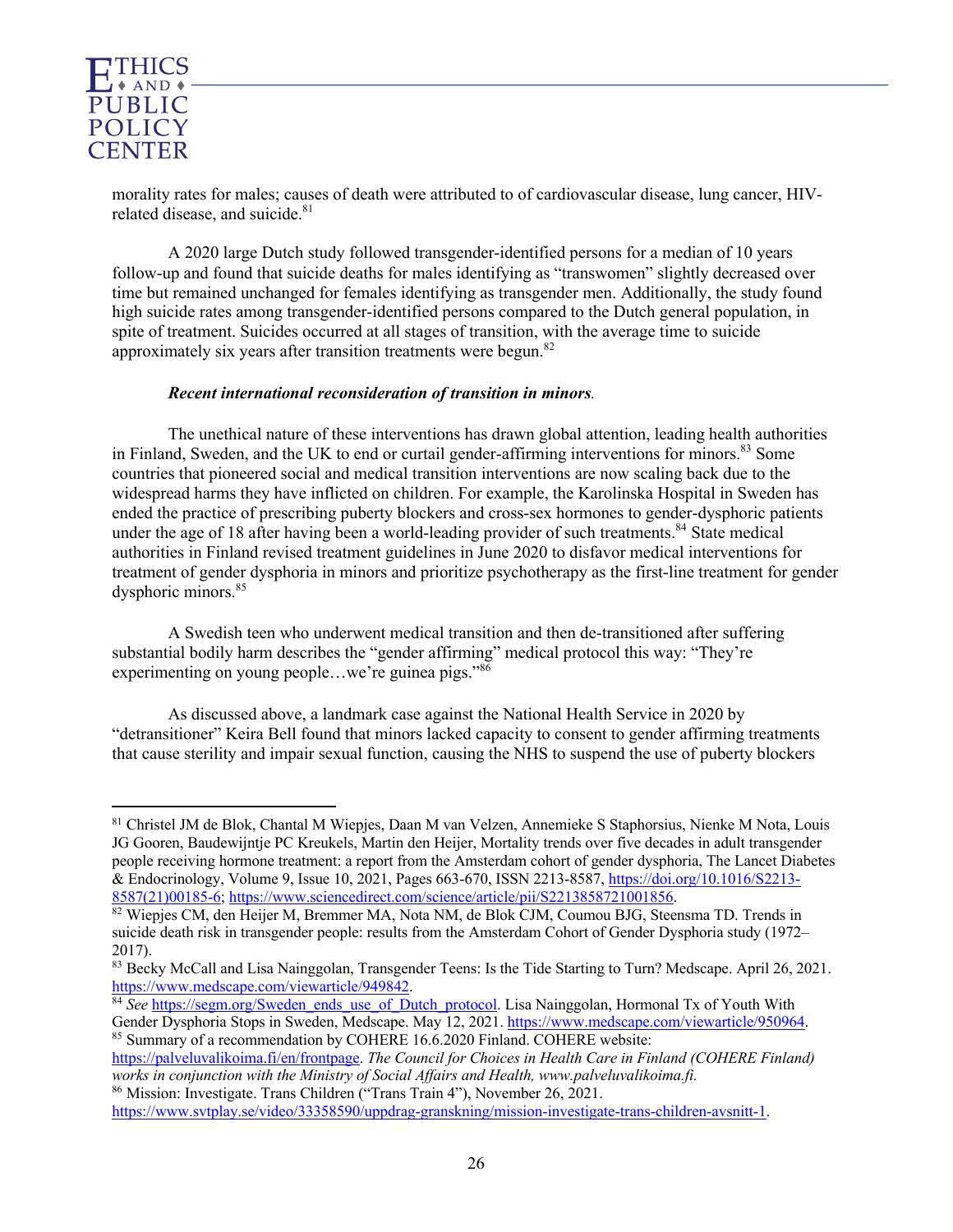

and institute new procedures to ensure better psychological care.<sup>87</sup> As a result of a major UK evidence review, the National Health Service in the UK no longer describes puberty blockers as "fully reversible," citing negative effects on bone density, social and emotional maturation, and other aspects of development.<sup>88</sup> The NHS has commissioned additional evidence reviews.<sup>89</sup>

Psychotherapists in Australia and New Zealand recently issued a new policy statement emphasizing mental health treatment for gender dysphoric minors, rather than transition, and stressing the importance of assessing the "psychological state and context in which gender dysphoria has arisen," before any treatment decisions are made.<sup>90</sup> "The bedrock principle of all clinical practice," writes psychologist David Schwartz, is "[f]irst, do no harm."91 Mandated coverage for "gender affirmation" for minors is legally, medically, and ethically indefensible. The U.S. gender industry, however, is noticeably out of step with the growing international consensus that recognizes the use of puberty blockers and cross-sex hormones in minors carries significant risk of harm, with little benefit.

# *Prohibition against age discrimination cannot require coverage of transition services for minors.*

The proposed rule states that "[a]ge limits, when applied to services that have been found clinically indicated for all ages, are presumed to be discriminatory under §156.125. Therefore, limiting coverage of hearing aids that are medically necessary to enrollees based on age presumptively conflicts with the prohibition under  $\S 156.125$  against discriminatory health plan design." 87 Fed. Reg. 665. This reasoning cannot be applied to coverage of transition services. As discussed above, it is far from established that such services are "medically necessary" and they certainly have not been "clinically indicated for all ages." As such, excluding minors from coverage of any transition services that are covered for adults is not discriminatory—presumptively or otherwise. Cross-sex hormones, puberty blockers, and surgeries can have long-lasting, irreversible consequences, including sterilization, that minors especially are unable to fully appreciate and consent to. Requiring coverage of transition services for minors will increase the likelihood that minors will transition only to later regret the choice.

https://arms.nice.org.uk/resources/hub/1070905/attachment, NHS England, 11 March 2021. https://www.evidence.nhs.uk/document?id=2334888&returnUrl=search%3fq%3dtransgender%26s%3dDate; Puberty blockers have significant effects on bone density, during a time of important bone growth. Biggs, Michael.

"Revisiting the effect of GnRH analogue treatment on bone mineral density in young adolescents with gender dysphoria", *Journal of Pediatric Endocrinology and Metabolism*, vol. 34, no. 7, 2021, pp. 937-939, https://doi.org/10.1515/jpem-2021-0180.

<sup>87</sup> Becky McCall, NHS Makes Child Gender Identity Service Changes After High Court Ruling, Medscape, December 04, 2020. https://www.medscape.com/viewarticle/941781.

<sup>88</sup> National Institute for Health and Care Excellence (NICE),

 $\overline{89}$  *Id.* 

<sup>90</sup> Betsy McCall, Psychiatrists Shift Stance on Gender Dysphoria, Recommend Therapy, Medscape, Oct. 7, 2021. https://www.medscape.com/viewarticle/960390.

<sup>&</sup>lt;sup>91</sup> David Schwartz (2021): Clinical and Ethical Considerations in the Treatment of Gender Dysphoric Children and Adolescents: When Doing Less Is Helping More, Journal of Infant, Child, and Adolescent Psychotherapy, DOI: 10.1080/15289168.2021.1997344. Harm includes "physical or mental damage" including "a diminishing of known functionality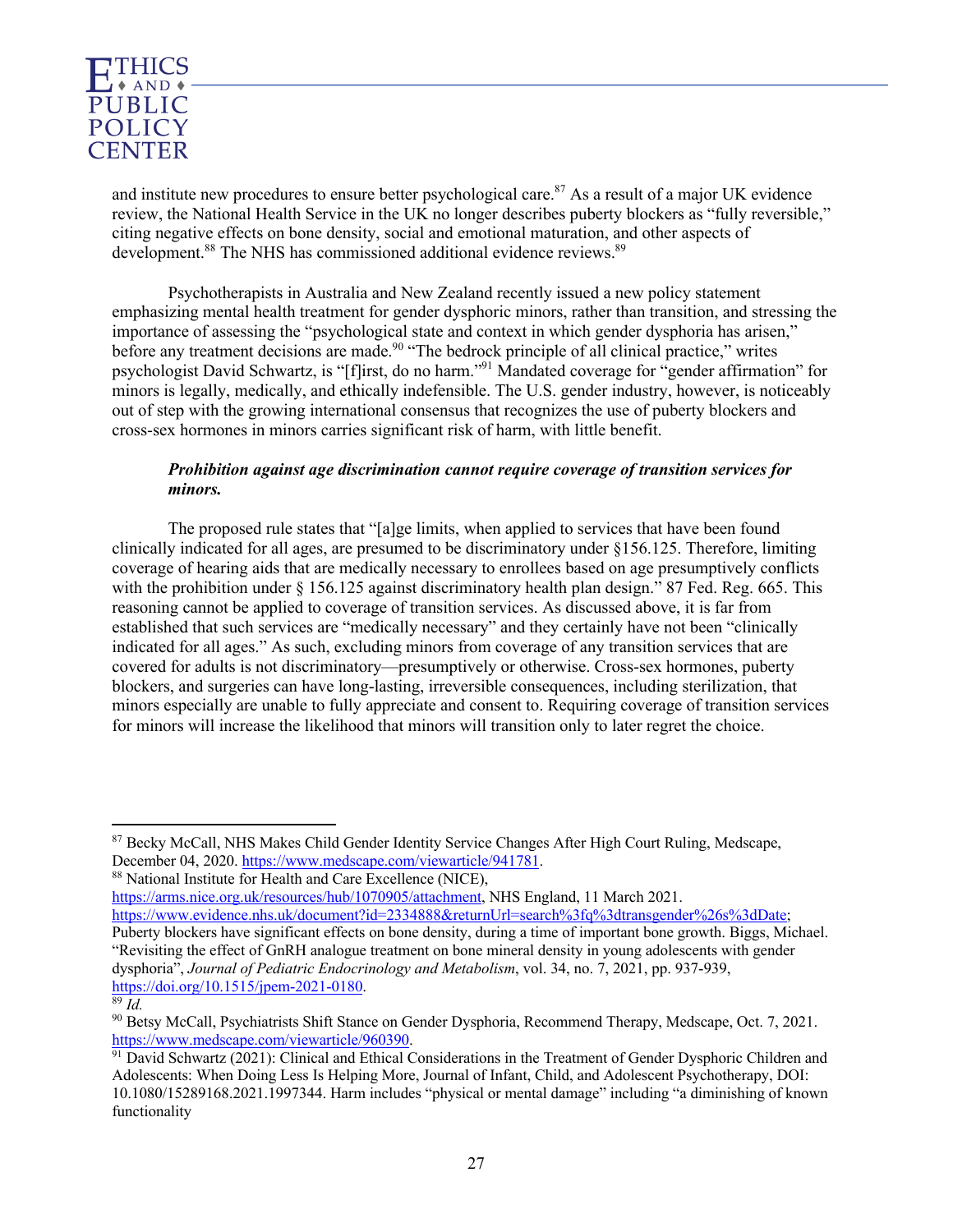

# **III. The proposed rule is an end-run of Section 1557 and court orders, and is not required by**  *Bostock.*

Throughout the proposed rule, CMS reiterates that it is not relying on authority from section 1557 of the ACA for its proposal to add sexual orientation and gender identity as protected bases in six nondiscrimination provisions. Yet in the preamble, CMS discusses section 1557 in depth. 87 Fed. Reg at 585, 589, 592 595–597.

**Section 1557.** Section 1557 guarantees that no individual can be denied benefits in a federally run or federally funded health program because of their membership in well-established categories of civil rights law, including race, color, national origin, sex, age, or disability.<sup>92</sup> It does so by incorporating the nondiscrimination provisions from four existing federal civil rights laws, including the prohibition against discrimination "on the basis of sex" in Title IX of the Education Amendments of 1972.<sup>93</sup> As Ryan T. Anderson and Roger Severino noted in 2016: "Section 1557 of the ACA does not create special privileges for new classes of people or require insurers and physicians to cover or provide specific procedures or treatments."<sup>94</sup>

In 2020, HHS issued section 1557 regulations clarifying that Congress did not delegate HHS authority to expand the scope of protected bases under section  $1557<sup>95</sup>$  Under the 2020 regulations, "sex discrimination" was defined "according to the plain meaning of the word 'sex' as male or female and as determined by biology."<sup>96</sup> The 2020 regulations rescinded regulations from 2016 that redefined "sex" to include "termination of pregnancy" and "gender identity." 85 Fed. Reg. 37160.

Instead of attempting to promulgate new regulations through the public notice and comment process that would rescind the 2020 regulations and adopt regulations similar to the 2016 regulations, HHS unilaterally issued a "notification of interpretation and enforcement" on May 10, 2021, stating: "Consistent with the Supreme Court's decision in [*Bostock v. Clayton County*] and Title IX, beginning today, OCR will interpret and enforce Section 1557's prohibition on discrimination on the basis of sex to include: (1) discrimination on the basis of sexual orientation; and (2) discrimination on the basis of gender identity."<sup>97</sup>

<sup>92</sup> 42 U.S.C. § 18116.

<sup>93</sup> *Id.* § 18116(a) (citing Title IX, 20 U.S.C. § 1681 et seq.). Title IX also contains a religious exemption (and an abortion exemption), which states that Title IX does not apply to a covered entity controlled by a religious organization if its application would be inconsistent with the religious tenets of the organization. 20 U.S.C.  $§ 1681(a)(3).$ 

<sup>&</sup>lt;sup>94</sup> ROGER SEVERINO & RYAN T. ANDERSON, PROPOSED OBAMACARE GENDER IDENTITY MANDATE THREATENS FREEDOM OF CONSCIENCE AND THE INDEPENDENCE OF PHYSICIANS, HERITAGE FOUNDATION BACKGROUNDER NO. 3089 2 (Jan. 8 2016), https://www.heritage.org/health-care-reform/report/proposed-obamacare-gender-identitymandate-threatens-freedom-conscience.

 $\frac{95}{95}$  Nondiscrimination in Health and Health Education programs or Activities, Delegation of Authority, 85 Fed. Reg. 37160 (June 19, 2020).

<sup>96</sup> *Id.* Both the 2016 Rule and the 2020 Rule declined to recognize sexual orientation as a protected category under Section 1557.

<sup>&</sup>lt;sup>97</sup> U.S. Dep't Health & Hun. Servs., Notification of Interpretation and Enforcement of Section 1557 of the Affordable Care Act and Title IX of the Education Amendments of 1972 3 (May 10, 2021), https://www.hhs.gov/sites/default/files/ocr-bostock-notification.pdf.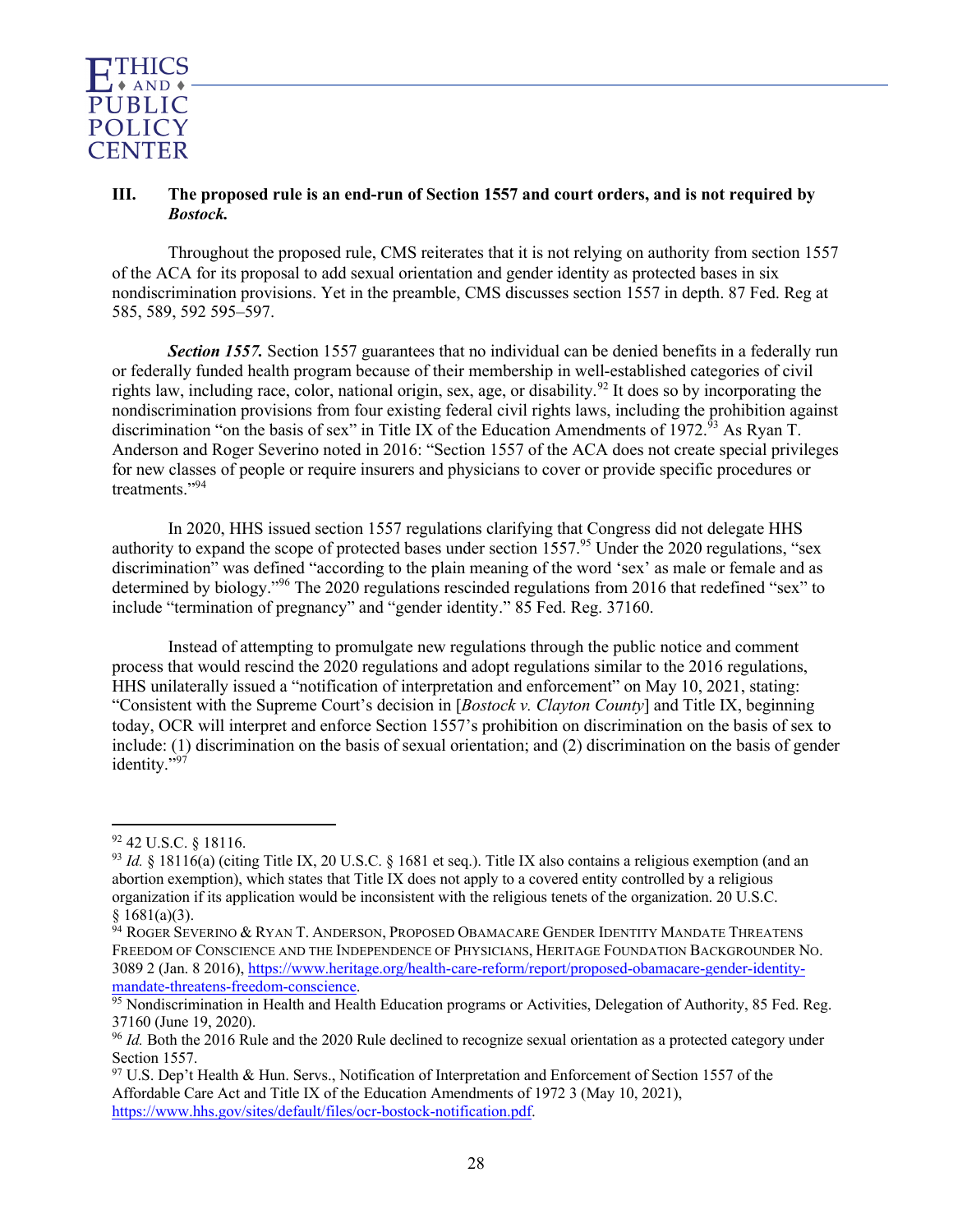

The proposed rule states that it "aligns with the HHS' Notice, released on May 10, 2021, that HHS interprets and enforces section 1557's and Title IX's prohibition on discrimination on the basis of sex to include: (1) Discrimination on the basis of sexual orientation; and (2) discrimination on the basis of gender identity, based on the Supreme Court's decision in *Bostock v. Clayton County*." 87 Fed. Reg. at 586. CMS also cites to Executive Order 13988 and a March 26, 2021, Department of Justice (DOJ) memorandum. *Id.* The Executive Order states "that it is the Administration's policy to prevent and combat discrimination on the basis of gender identity and sexual orientation, and that under Bostock's reasoning, laws that prohibit sex discrimination also prohibit discrimination on the basis of gender identity and sexual orientation, so long as the laws do not contain sufficient indications to the contrary."<sup>98</sup> The DOJ memorandum "determined the court's reasoning in *Bostock* applies to Title IX and thus that Title IX's prohibition on discrimination on the basis of sex includes discrimination on the basis of gender identity and sexual orientation."<sup>99</sup>

The proposed rule ignores the fact that on December 31, 2016, a federal district court in *Franciscan Alliance v. Burwell*<sup>100</sup> entered a nationwide preliminary injunction against enforcement of the Section 1557 regulations in so far as they were purporting to prohibit discrimination based on "gender identity." The court held that it would violate the Administrative Procedure Act to expand the scope of sex discrimination under Title IX to encompass gender identity.<sup>101</sup> Section 1557, of course, granted HHS explicit authority to HHS to prohibit "sex" discrimination in certain HHS funded programs. Yet an existing nationwide injunction *to this day* prevents HHS from reinterpreting sex discrimination to cover gender identity in the health care context. Like the CMS proposed rule, HHS attempted to require insurance coverage of transition treatments in 2016 but was blocked by the *Franciscan Alliance* court. CMS has even less authority for attempting to reimpose such a condition because it cannot even cite Section 1557 as a basis. Instead, it defers to policy arguments. As shown in this comment, the policy arguments fail to provide non arbitrary justification for the proposal. But even if the CMS contentions were based on sound medical and scientific evidence (which they are not), they would still fail for lack of statutory authority. "We think it is a good idea" simply will not suffice, especially when it is being done transparently as a way to get around an existing nationwide injunction.

# *The Bostock decision did apply to the medical context.*

CMS cites the *Bostock* decision, the DOJ Memo on *Bostock*, and HHS's related Notice of Interpretation but this reliance is misplaced. *Bostock* does not provide statutory support for CMS's proposal. To the contrary, it applied Title VII of the Civil Rights Act of 1964, which *may* have implications for Title IX of the Education Amendments of 1972, which are incorporated by reference in, Section 1557 of the ACA, *not* any statute that CMS is purporting to rely on for this proposal.

Moreover, *Bostock* presumed sex is a biological binary, never used the phrase gender identity, and specifically disclaimed broad application outside of the employment context of hiring and firing based on "transgender status."<sup>102</sup> The Court made clear that any question that would "sweep beyond Title

<sup>98</sup> Executive Order 13988 on Preventing and Combating Discrimination on the Basis of Gender Identity or Sexual Orientation, January 20, 2021, *see* 86 Fed. Reg. 7023.

<sup>99</sup> U.S. Dep't of Justice, Memorandum on Application of Bostock v. Clayton County to Title IX of the Education Amendments of 1972 (Mar. 26, 2021), https://www.justice.gov/crt/page/file/1383026/download. <sup>100</sup> 227 F. Supp. 3d 660, 695 (N.D. Tex. 2016).

<sup>101</sup> *Id.* at 689.

<sup>102</sup> 140 S. Ct. 1731, 1737 (2020).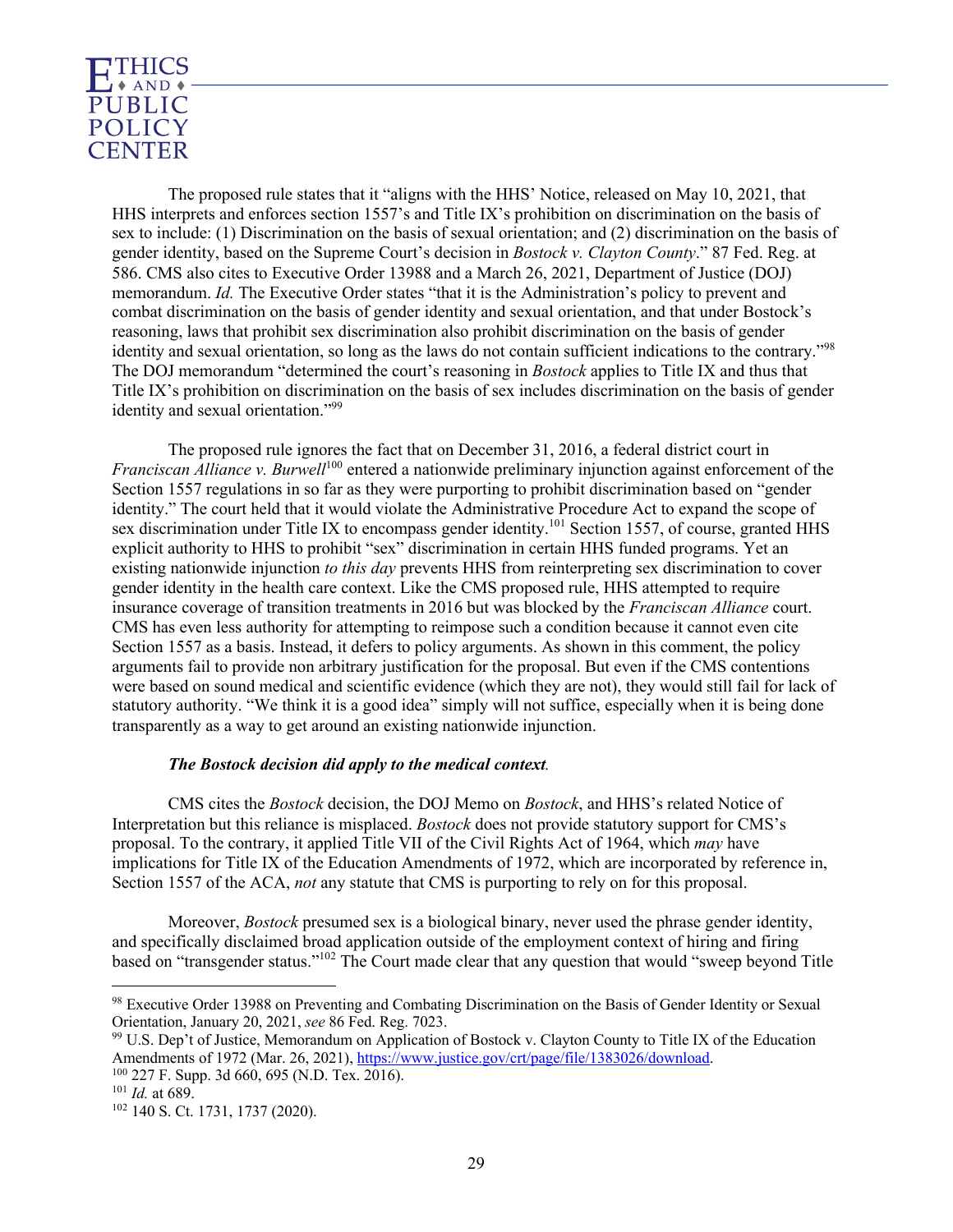

VII to other federal or state laws that prohibit sex discrimination," were for "future cases" and that the Court was not prejudging any such questions because "none of th[o]se other laws [we]re before  $[them].$ <sup> $103$ </sup>

For the manifold number of reasons stated in this document, sex and gender identity questions in the medical context are about as far as one can get from the question of adverse employment actions based on transgender status. It would be arbitrary and capricious to import the narrow Title VII framework to health care through this proposed rule.

# **IV. The proposed rule does not adequately address conscience and religious freedom concerns.**

The Court in *Bostock* also acknowledged doctrines protecting religious liberty, such as the "super statute" the Religious Freedom Restoration Act (RFRA), were not at issue or decided.<sup>104</sup> Like the Supreme Court in *Bostock*, the proposed rule also acknowledges legal protections for conscience and religious freedom. But the preamble merely states: "In enforcing the nondiscrimination provisions in the corresponding CMS regulations, HHS will comply with laws protecting the exercise of conscience and religion, including the Religious Freedom Restoration Act (42 U.S.C. 2000bb through 2000bb–4) and all other applicable legal requirements." 87 Fed. Reg. at 597.

The proposed rule states that HHS will comply with laws protecting the exercise of conscience and religion, but HHS has taken steps to the contrary. HHS has "folded" the Conscience and Religious Freedom Division and prohibited the dedicated, expert career staff in the division from working on those issues. HHS also recently revoked the authority of the HHS Office for Civil Rights to enforce RFRA violations, instead stating that each department will ensure compliance. As such, it is now on CMS to explain how it will enforce the proposed nondiscrimination provisions in ways that comply with federal conscience and religious freedom protection laws. CMS must elaborate on the application of RFRA and other conscience protection laws with respect to its regulations.

- When will the nondiscrimination not apply to religious organizations and person?
- Will CMS require religious organizations that have sincerely held religious beliefs relating to gender and sexuality to provide and pay for insurance plans that cover procedures, such as crosssex hormones and surgery for minors, that violate those beliefs?
- Will non-religious insurers be permitted to provide religious organizations with insurance plans that do not cover procedures that violate their sincerely held religious beliefs?
- How can a religious organization claim an exemption or contest a plan that provides coverage for services that violate their conscience or religious beliefs? Should such organizations file complaints with OCR or should they contact CMS directly? Or will those organizations have to sue in federal court to vindicate their conscience and religious freedom rights?
- Will this regulation be used as a basis to require all employers to cover transition services?

<sup>103</sup> *Id.* at 1753.

<sup>104</sup> *Id.* at 1753–54.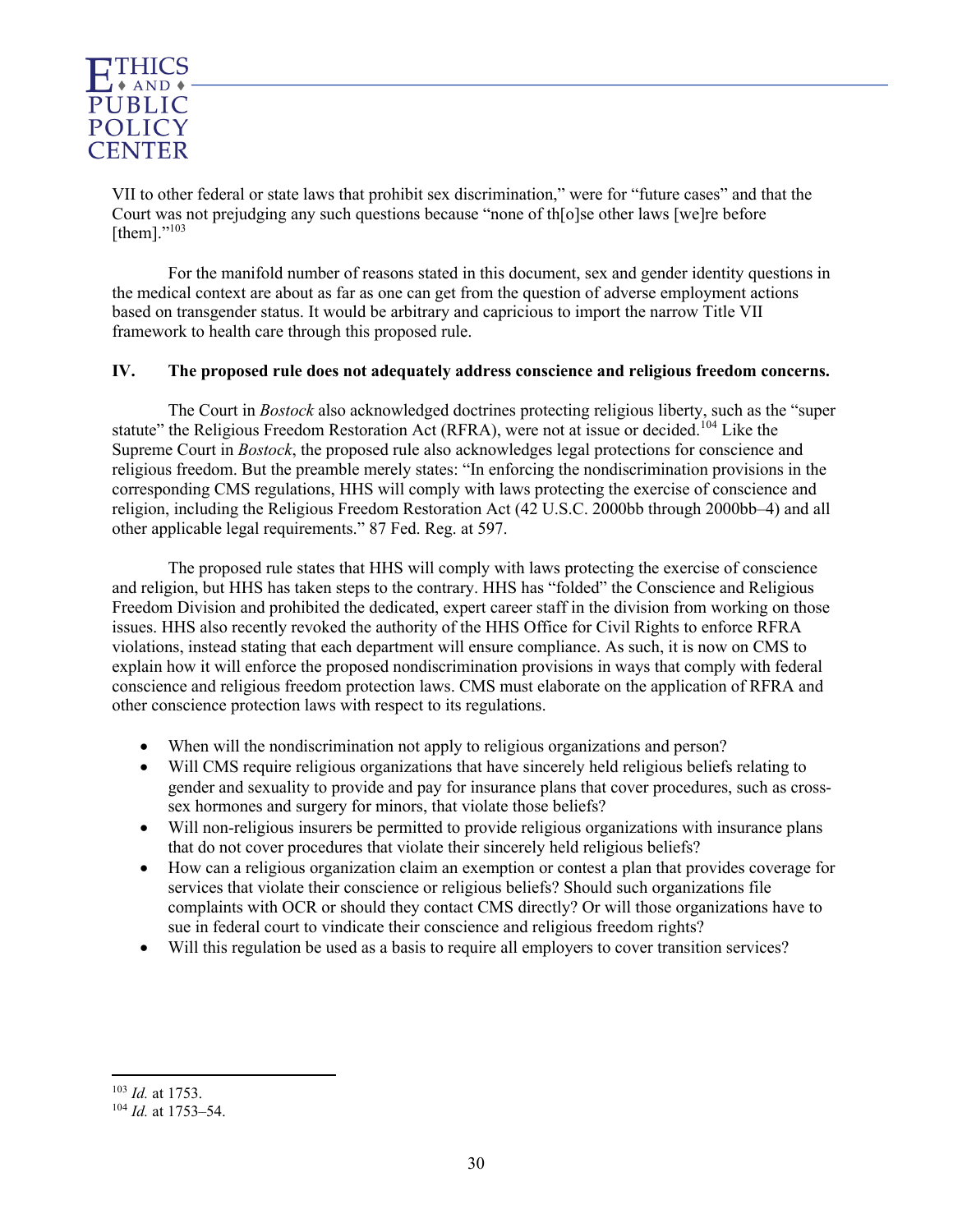

# **V. The proposed rule raises other concerns.**

#### *The proposed rule would disallow legitimate prohibitions on coverage for cosmetic surgery.*

In the 2020 Section 1557 Rule, HHS clarified that it was not discriminatory for insurers to decline to cover surgeries that removed non-diseased tissue in people with gender dysphoria. This is because removal of healthy tissue to address psychological discomfort related to one's appearance is the quintessential definition of cosmetic surgery, which is traditionally not covered by insurance, and certainly not as an *essential* health benefit. A significant number of women have persistent emotional and psychological distress because of their breast size, which helps explain why breast augmentation is the leading cosmetic surgery procedure in America.<sup>105</sup> Regardless of the level of psychological relief felt, such surgeries are not generally covered by insurance. But breast reconstruction surgery after breast cancer is covered, even if a patient desires it primarily for psychological reasons. Why so? Because surgery is a *physical* intervention, and in the first case, there is no physical trauma or disease to treat, while in the second there clearly is. The same distinction applies to hair transplant surgeries in men. Male pattern baldness is not a disease that inhibits a bodily function. Hair loss causes intense and persistent psychological distress in some men such as to qualify as body dysmorphic disorder under the DSM V,<sup>106</sup> yet hair transplant surgeries are generally not covered by insurance even under those circumstances.

It is thus incumbent on the agency to identify every other instance where it has required insurance coverage of surgical interventions to treat purely psychological distress related to the presence of healthy, non-diseased tissue. If the answer is that there are none other than those related to gender dysphoria, the agency must explain why that is. Why must insurers cover breast augmentation in a boy who identifies as a girl as opposed to a woman who is clinically obsessed with her smaller than average breast size and has suffered anxiety and avoided social situations for years as a result? The agency must explain why it considers the first an essential health benefit but the latter can only receive cognitive behavioral therapy and psychological treatment. It would be stunningly arbitrary and capricious for the agency to deem one, and only one, clinical body dysmorphia not only worthy of surgical coverage, but essential. And not only one surgery, but a variety of augmentations, tucks, reshapings, and inserts must be provided. Under the proposed regulation, a gender dysphoric man is not only entitled to be reshaped to look somewhat like a woman, he is entitled to be transformed into a facsimile of a lingerie supermodel if he desires. All he would need is a doctor to say his dysphoria symptoms persist to qualify for yet another surgery.<sup>107</sup>

# *The proposed rule does not elaborate on the scope of its application.*

Of the six nondiscrimination provisions, the proposed rule would change five involve EHBs which effect small group and individual plans. The sixth regulation, however, 45 CFR § 147.104(e) has broader reach. Guaranteed availability of coverage applies to individual, small group, and fully insured large group plans. The discussion of 45 CFR § 147.104(e) only mentions "group and individual markets" and does not specify which groups specifically its provisions apply to. Similarly, there is no discussion in

<sup>105</sup> American Society of Plastic Surgeons, *Plastic Surgery Statistics Report*, (2018). https://www.plasticsurgery.org/documents/News/Statistics/2018/plastic-surgery-statistics-full-report-2018.pdf. <sup>106</sup> Diagnostic and Statistical Manual of Mental Disorders 5 at DSM-5 300.7 (F45.22).

https://www.theravive.com/therapedia/body-dysmorphic-disorder-dsm--5-300.7-(f45.22).

<sup>&</sup>lt;sup>107</sup> Relatedly, the regulation must make clear that prior authorizations for those insurers that voluntarily choose to cover gender dysphoria treatments are not discriminatory and are part of reasonable medical management practices.